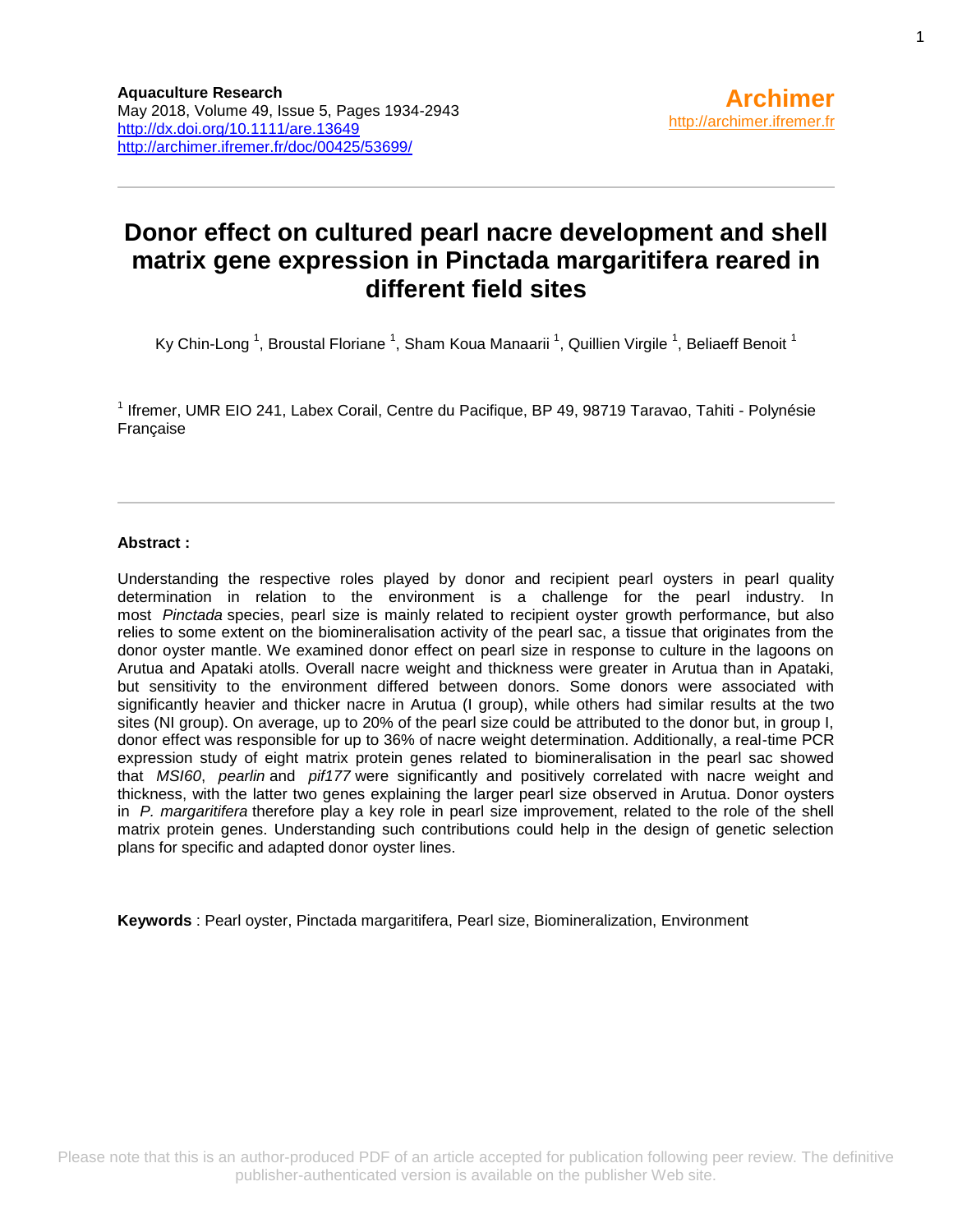## **Introduction**

The biomineralisation process leading to pearl formation is still poorly understood and, after the point of nucleus implantation into a recipient oyster, the producer has limited control over how a pearl develops. Many studies have focused on oyster shell formation because the nacreous layer of shells is structurally similar to the nacreous layer of pearls. Since the first nacre-shell protein, nacrein, was reported in 1996 (Miyamoto, Miyashita, Okushima, Nakano, Morita & Matsushiro 1996), dozens of shell matrix proteins have been identified that contribute to the molecular mechanism underlying shell and pearl development, playing important roles in crystal nucleation, orientation, polymorph morphology (Gao, Chen, Yang, Liang, Xie, Liu, Li Zheng, Xie & Zhang 2016). Some genes are involved in the formation of nacreous aragonite, such as *pif* (Suzuki*,* Saruwatari*,* Kogure*,* Yamamoto*,*  Nishimura*,* Kato & Nagasawa 2009; Zhao, He, Huang & Wang 2014), *MSI60* (Sudo, Fujikawa, Nagakura, Ohkubo, Sakaguchi, Tanaka, Nakashima & Takahashi 1997) and *pearlin* (Suzuki & Nagasawa 2013; Miyashita*,* Takagi*,* Okushima*,* Nakano*,* Miyamoto*,* Nishikawa & Matsushiro 2000; Montagnani, Marie, Marin, [Belliard,](http://annuaire.ifremer.fr/cv/16850/) Riquet, Tayale, Zanella-Cleon, [Fleury,](http://annuaire.ifremer.fr/cv/17539/) [Gueguen,](http://annuaire.ifremer.fr/cv/16833/) Piquemal & [Cochennec-Laureau](http://annuaire.ifremer.fr/cv/15904/) 2011). Other genes are involved in the prismatic calcite, such as *aspein* (Tsukamoto, Sarashina & Endo 2004; Takeuchi, Sarashina, Iijima & Endo 2008), the *shematrin* family (Joubert, Picquemal, Marie, Manchon, Pierrat, Zanella Cléon, Cochennec-Laureau, Gueguen, Montagnani 2010; Marie, Joubert, Tayalé, Zanella-Cléon, Belliard, Piquemal, Cochennec-Laureau, Marin, Gueguen & Montagnani 2012) and *nacrein*, a gene that is found in both the nacreous and prismatic layers of the shell (Miyamoto et al. 1996; Suzuki & Nagasawa 2013). The role of the matrix proteins in crystal formation was examined by Addadi (1985) and Belcher, Wu, Christensen, Hansma, Stucky & Morse (1996).

1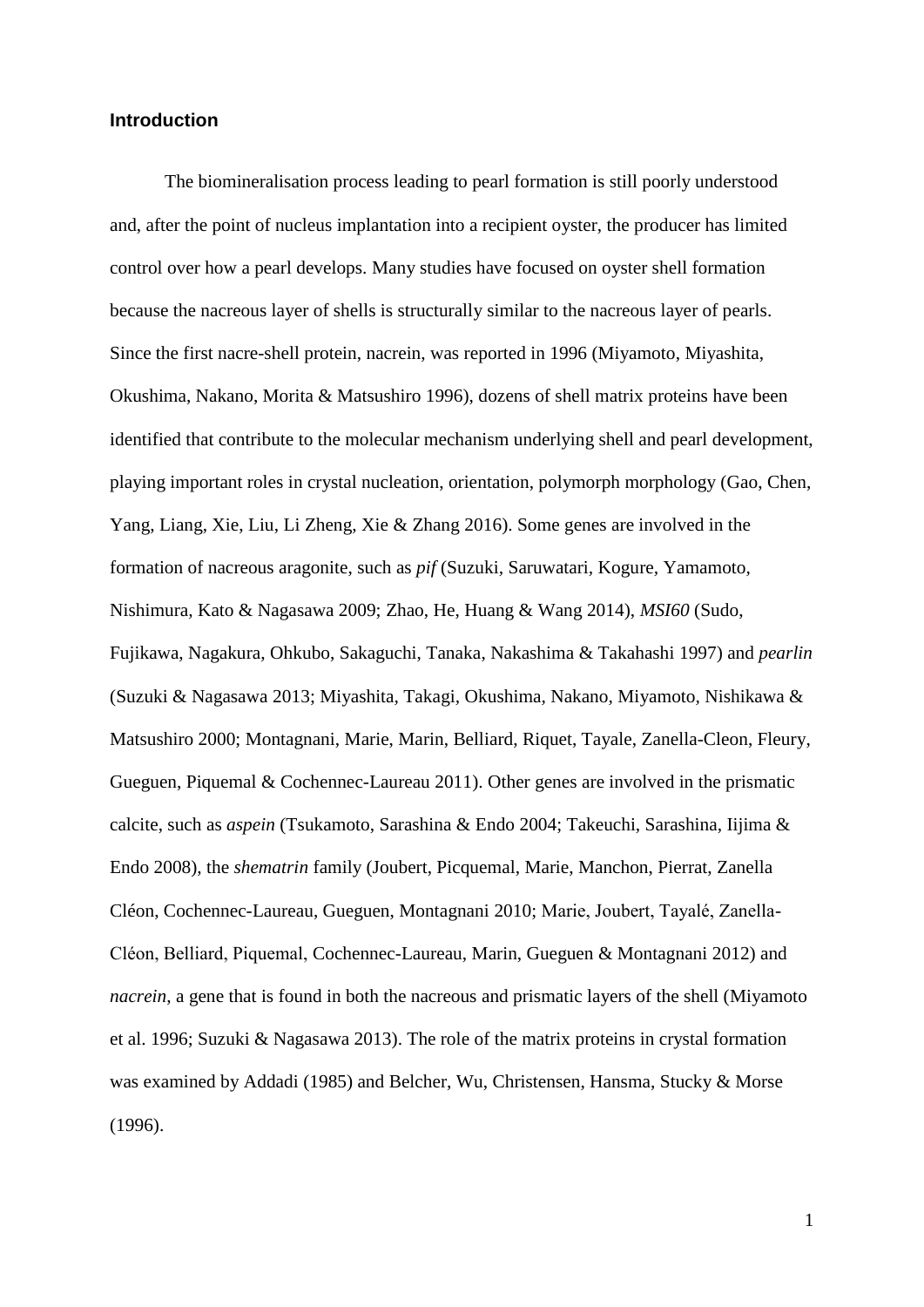The quality of a Tahitian pearl is judged on the smoothness and uniformity of its nacreous surface, with overall pearl value determined by five traits: size, shape, lustre, grade and colour (Ky, Blay, Sham Koua, Vanaa, Lo & Cabral 2013). Selection of donor and recipient oysters are key steps at the beginning of the pearl culturing process. Each of these oysters, via their own genetically-based characteristics, may contribute to one or more pearl quality traits. It is important to elucidate which contributions are made by the donor and/or recipient oyster. The quality of cultured pearls depends greatly on the selection of appropriate donor oysters (Taylor 2002). These are first inspected to assess health and the quality and colour of the nacre lining the inside of their shells (Ky, Lo & Planes 2017a). Most evidence reported to date in *P. margaritifera* suggests that, while many pearl characteristics (such as colour and lustre) are dictated by the graft donor (Ky *et al*. 2013, 2017a, Ky, Le Pabic, Sham Koua, Molinari, Nakasai & Devaux 2017b; McGinty, Evans, Taylor & Jerry 2010; Tayale, Gueguen, Treguier, Le Grand, Cochennec-Laureau, Montagnani & Ky 2012), the eventual size of the pearl is mainly dictated by biometric parameters of the recipient (Le Pabic, Parrad, Sham Koua, Nakasai, Saulnier, Devaux & Ky 2016; Ky, Cabral & Lo 2017c). In *P. fucata*, the phenotypic correlation between recipient shell weight and pearl size was examined and a positive relationship was found whereby recipient oysters with heavier valves produced larger pearls (Wada & Komaru 1996).

Environmental factors play a key role in pearl quality trait determination, especially in French Polynesia, where numerous farms and grow-out sites are geographically distant and subject to disparate regimes. This results in pearl quality trait signatures at the archipelago scale (Ky, Okura, Nakasai & Devaux 2016a). Understanding the interactions between these animals and their environment is essential for ensuring maximum genetic gains when multiple grow-out locations are used or when different markets are targeted for the end product (Wada & Jerry 2008). To date, there have been few studies on family-specific interactions with the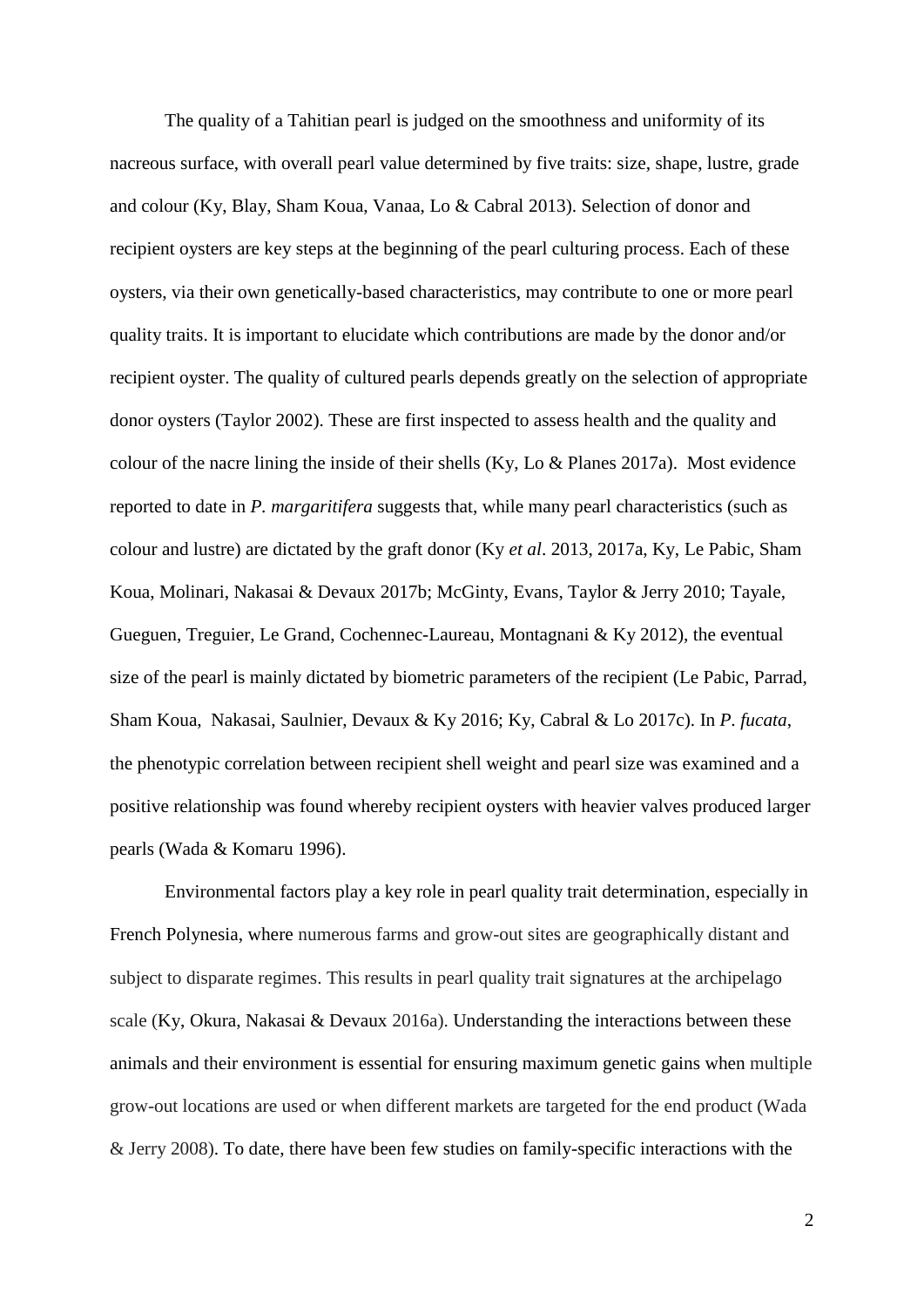environment for pearl quality traits. Genotype by environment (G\*E) interaction on cultured pearl size, colour, weight, shape and lustre were estimated on *P. maxima* reared at two commercial grow-out locations in Indonesia (Bali and Lombok) (Jerry, Kvingedal, Lind, Evans, Taylor & Safari 2012). This work showed that pearl size has a heritable basis on the donor oyster side. They also reported significant interactions due to differential ranking of families based on their relative performances at the two commercial grow-out locations used. It is therefore possible that selection for faster growing donor oysters might also improve the pearl size (Le Pabic *et al.* 2016).

Recent adoption of hatchery-based technologies is a positive step towards the implementation of large-scale selective breeding programmes aiming to increase the prevalence of desirable pearl traits in French Polynesia (Ky & Devaux 2016a). To date, no studies have been designed to estimate donor oyster effect in response to environment on cultured pearl size (assessed by nacre weight and thickness measurements) in *P. margaritifera*. The present study was based on an experimental graft design, where the grafting process was kept as uniform as possible by using the same expert grafter, nucleus size, graft site and method (the standard method used in commercial grafting), and sources of donor and recipient oysters. To isolate donor effect in response to the environment, grow-out was then conducted in two locations: Arutua and Apataki atoll lagoons (Tuamotu archipelago). At harvest time, correlations between nacre weight / thickness and the level of expression of a set of eight genes implicated in the biomineralisation process in the pearl sac were analysed.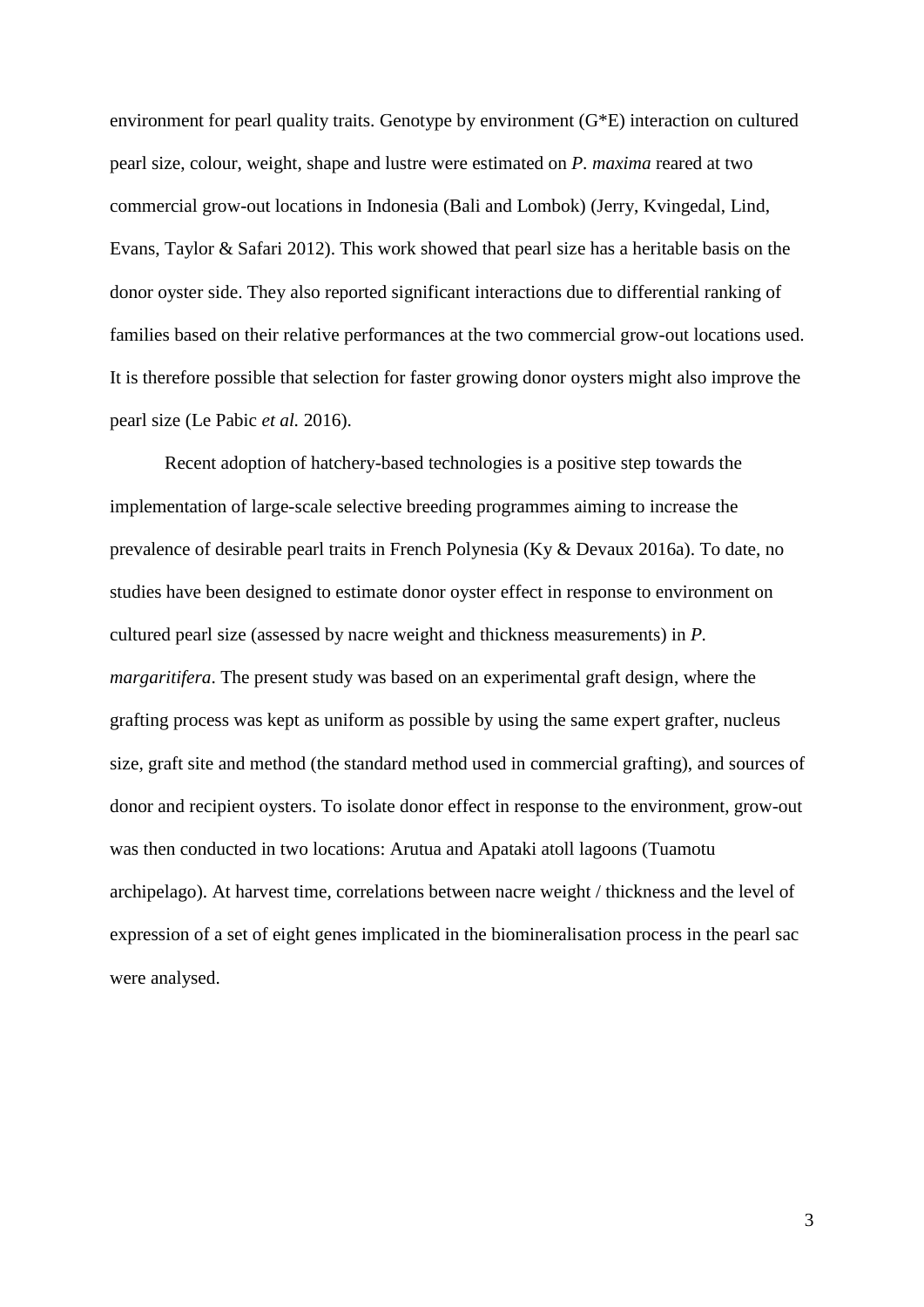## **Materials and methods**

#### **Experimental animals and grafting design**

This study was conducted with wild *P. margaritifera* collected as spat in the lagoons of Takume and Ahe atolls (Tuamotu archipelago, French Polynesia). Passive techniques were employed for catching spat using commercial spat collectors made from modern synthetic materials, to which planktonic mollusc larvae become attached fifteen to twenty days after their release. After nearly two years of subsurface rearing (3–5 m below the surface) and two months prior to the grafting operation, the collectors were transferred by sea to Arutua atoll (15°10'S , 146°49' W, Tuamotu archipelago, French Polynesia).

As specificities of the grafting operation particular to individual grafters may influence cultured pearl quality, all grafts were made by a single professional technician in a commercial site in Arutua atoll (Tuamotu archipelago) in October 2013. A total of 24 donors from Takume with a mean  $(\pm \text{ SE})$  anteroposterior measurement of 110.13  $(\pm 8.86)$  mm and dorso-ventral measurement of 119.54  $(\pm 12.03)$  mm were selected by expert grafters following a two-step procedure (Southgate & Lucas 2008). In the first step of this procedure, the grafter selects a healthy pearl oyster, which is identifiable by the colour of the visceral mass and gills (brilliant appearance), shell size and appearance (round shape suggesting regular growth), and muscle resistance to prising the shells open to view the interior. In the second step, each oyster is checked for its inner shell colour phenotype by using a speculum to slightly open the valves of the set of healthy pearl oysters. A dentist's mirror is then inserted into the open oyster to be able to see the inner shell colouration, and particularly the contact area (band colour) with the mantle at the edge of the shell. Other areas of the inner shell that are not in contact with the mantle are white in colour in *P. margaritifera*. Oysters with a colourful band are then selected as *saibo* donors. In the present experiment, 24 selected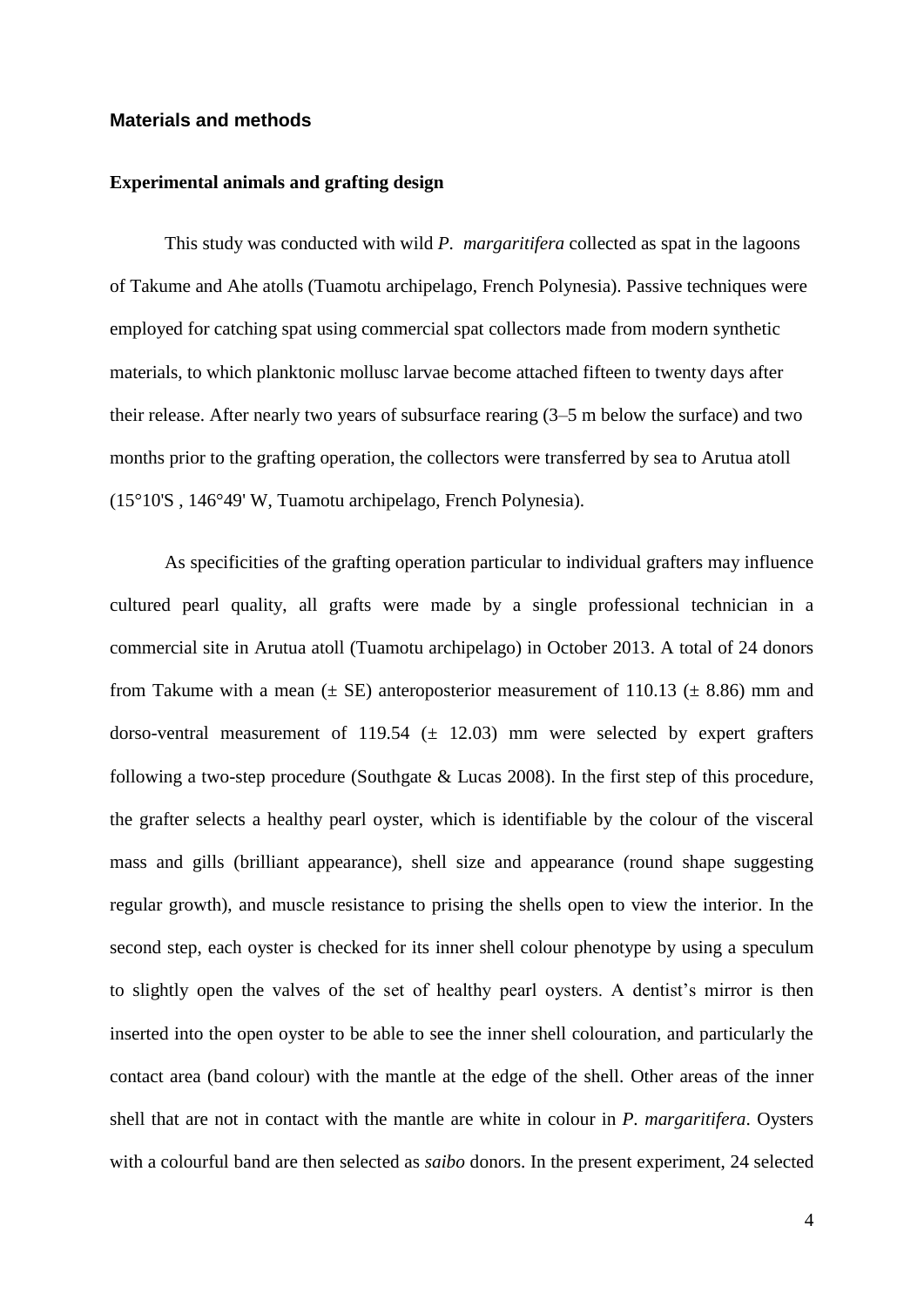oysters were used to perform 950 grafts (40 grafts per donor, except for one donor from which only 30 grafts could be made) over a 3-day period under the same conditions as for a commercial graft. Following this method, small strips of epithelium are first prepared before grafts of approximately 4  $mm<sup>2</sup>$  are cut and transplanted into the recipient oysters. Each recipient pearl oyster from Ahe was randomly selected from a healthy pool of oysters for grafting. Each recipient was grafted by placing a 2.4 BU nucleus (7.304 mm diameter - Nucleus Bio, Hyakusyo Co. Japan) together with a single piece of *saibo* into the gonad. The maximum time between *saibo* preparation and its use for pearl grafting was less than 30 min.

At 49 days after the grafting operation, recipient oysters were checked to estimate nucleus retention, nucleus rejection and oyster mortality rates, which were done as described in Ky, Nakasai, Molinari & Devaux (2015a). After this check, recipient oysters that had retained their nuclei were drilled and randomly fixed to a panel net (on the panel net, oysters were attached to a plastic mesh with a monofilament fishing line) in two groups, after removing the net retention bags. As each panel net was labelled according to the corresponding donor oyster (for traceability between donor and recipient), each donor oyster was represented by two panel nets. To evaluate site-specific environment influences on donor-mediated cultured pearl quality traits, the 48 panel nets (each specific to a single donor oyster) were split into two groups to be reared in two culture sites (24 panel nets per site), with each donor equally represented at the two sites. One of the two groups (407 oysters) was transferred by sea to Apataki atoll  $(15^{\circ}14^{\prime}S, 146^{\circ}32^{\prime}W)$ , whereas the other (418 oysters) was kept on Arutua atoll. The oysters on panel nets were maintained out of water for two hours. This standardised duration permitted the transfer by sea to Apataki. Furthermore, pearl oysters were regularly cleaned at both sites, during the same periods and at the same frequency in order to remove biofouling (epibiota), over a period of 18 months before the cultured pearls were harvested and graded (March 2015) (Figure 1).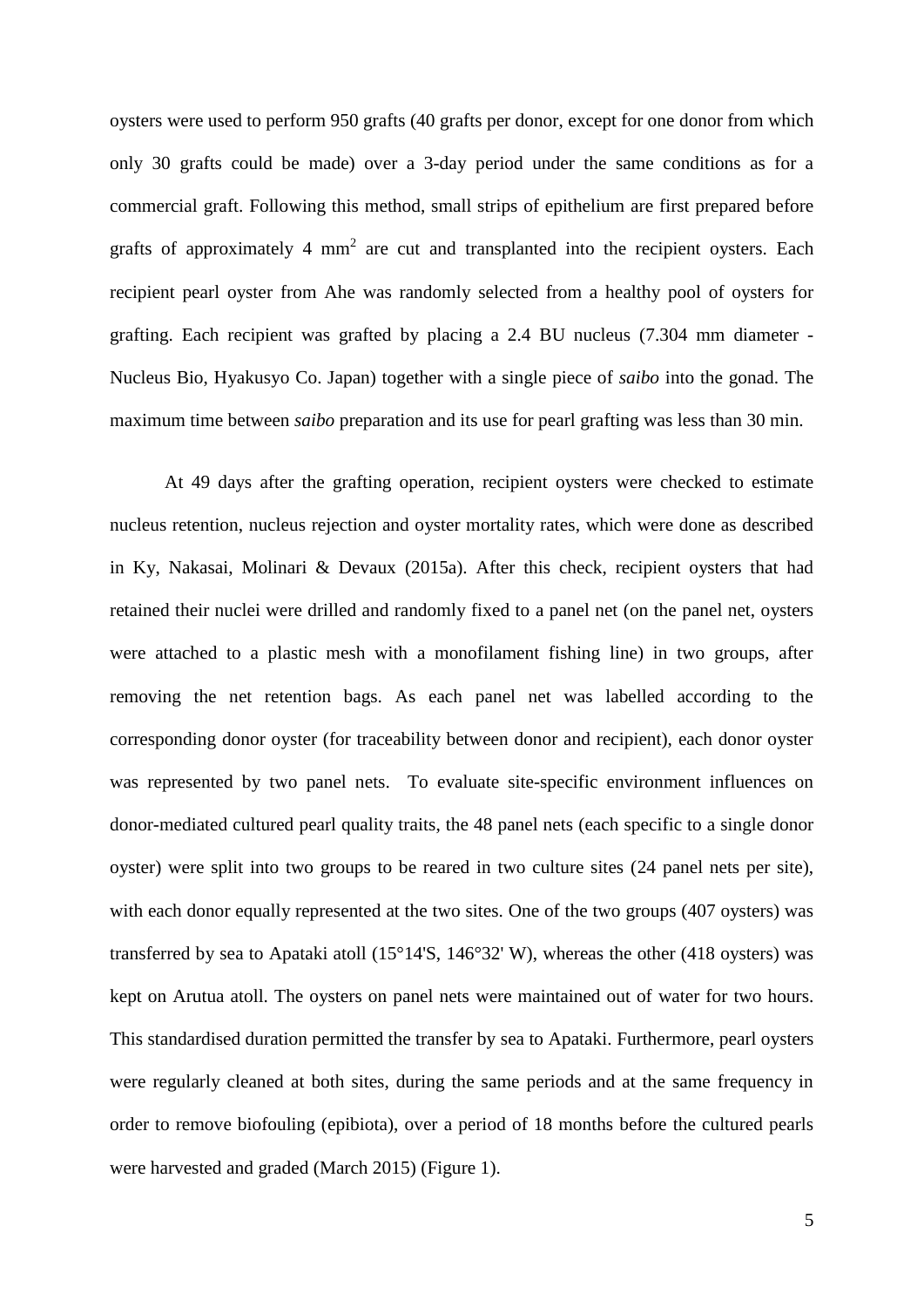#### **Measurement of cultured pearl quality traits**

After 18 months of culture at the Arutua and Apataki sites, the cultured pearls were harvested and placed into a compartmented box that allowed traceability between sample pearls and corresponding donor oysters. Some *keshi* (small, irregularly shaped, nacreous but non-nucleated pearls that form following nucleus rejection) could also be harvested, but not graded. Cultured pearls were then cleaned by ultrasonication in soapy water (hand washing) with a LEO 801 laboratory cleaner (2-L capacity, 80 W, 46 kHz) according to Ky et al. (2013).

Cultured pearl quality traits: surface defects, lustre, shape, circle, darkness level, and colour categories were evaluated visually (no magnification devices, such as a jeweller's loupe, were used) by two operators working in cooperation, as described in Ky *et al.* (2013).

Pearl size was assessed by nacre thickness and nacre weight, which were measured as described in Ky *et al.* (2013).

## **Biomineralisation gene expression in the pearl sac**

During the harvest operation, one pearl sac of *P. margaritifera* per panel net (i.e., one per donor per site) was randomly sampled ( $n = 48$ ), preserved in RNAlater (Oiagen) (50 mg  $mL^{-1}$ ) and stored at -80 $^{\circ}$ C until RNA extraction.

After removing the RNAlater by pipetting and absorption, total cellular RNA was extracted from the harvested pearl sacs using TRIzol® reagent (Life Technologies), according to the manufacturer's recommendations. Total RNA was treated with DNAse I using a DNAfree Kit (Ambion) following the manufacturer's instructions. RNA concentration was quantified using a NanoDrop ND-1000 spectrophotometer (NanoDrop Technologies, Inc.) at 260 nm using the conversion factor 1 OD = 40 μg m L<sup>-1</sup> RNA. For each sample, 0.5 μg total RNA was reverse-transcribed using a Transcriptor First Strand cDNA Synthesis Kit (Roche)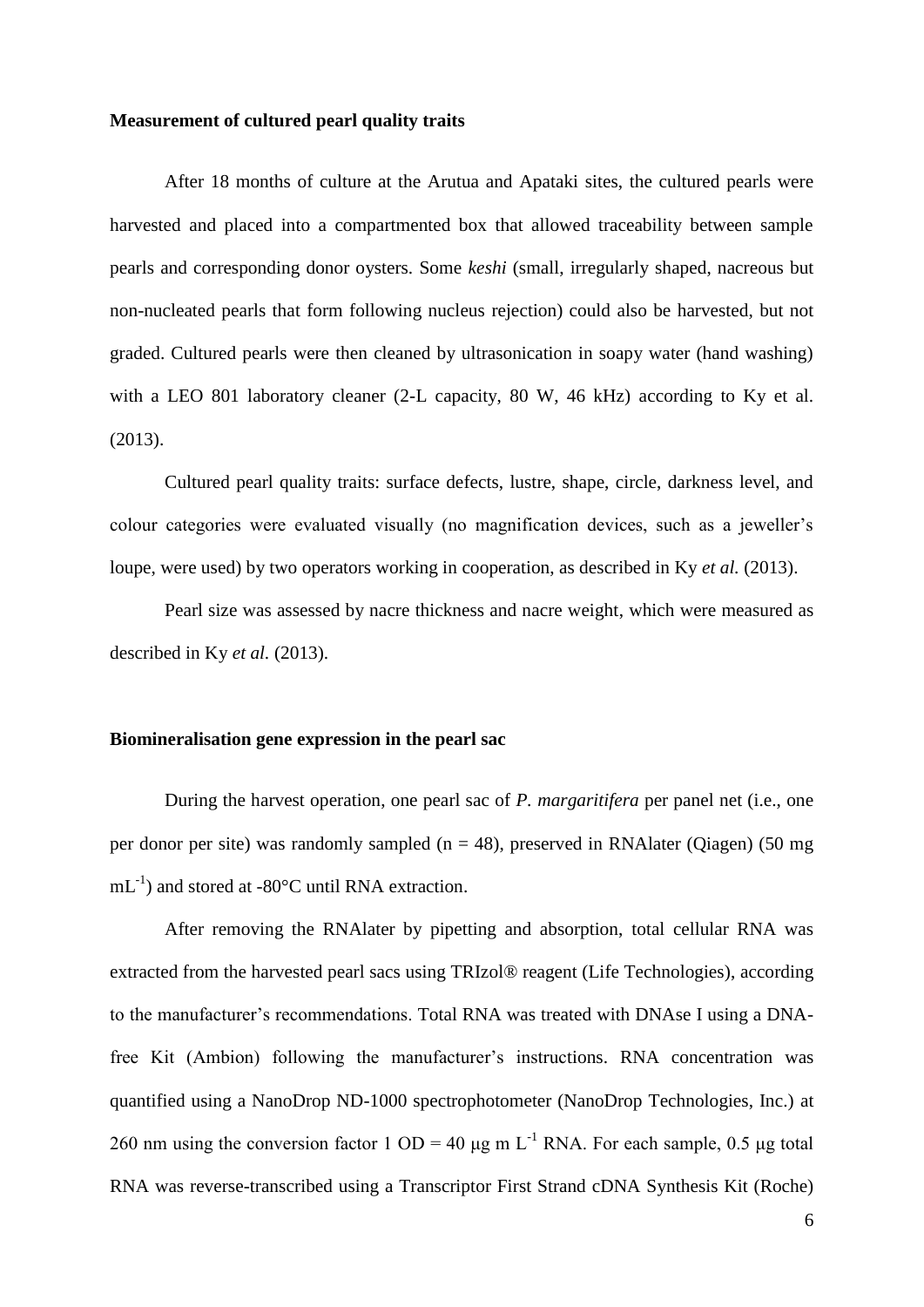and a mix of poly (dT) and random hexamer primers. Real-Time PCR amplifications were carried out on a Stratagene MX3000P system.

The expression level of eight biomineralisation-related genes was analyzed by quantitative Real-Time PCR (qRT-PCR) using a set of forward and reverse primers (Table 1): four implicated in calcite formation: *shematrin9* (*shem9*)*, aspein, KRMP7 and nacrein,* and four implicated in aragonite production: *MRNP34, MSI60, pif177 and pearlin*. Two other genes were used as housekeeping genes: *gapdh1* (Lemer, Saulnier, Gueguen & Planes 2015) and sage 1 (called REF in Joubert, Linard, Le Moullac, Soyez, Saulnier, Teaniniuraitemoana, Ky & Gueguen 2014). The amplification reaction contained 12.5 μL 2X SYBR green qPCR Master Mix (Stratagene), 10 μL cDNA template, and 2.5 μL of the gene primers (4 μM) in a final volume of 25 μL. Each run included a positive cDNA control and a blank control (water) for each primer pair. Relative gene expression was calculated using the two reference genes, *gapdh1* and *Sage 1*, by the  $2^{-\Delta\Delta Ct}$  threshold cycle method (Livak & Schmittgen 2001), as follows:

$$
\Delta Ct_{gene, sample x} = Ct_{gene, sample x} - 0.5 (Ct_{gapdh1, sample x} + Ct_{Sage1, sample x})
$$

$$
\Delta \Delta Ct_{gene, sample x} = \Delta Ct_{gene, sample x} - Avg. \Delta Ct_{gene, sample x}
$$

$$
Relative expression_{gene, sample x} = 2^{-\Delta \Delta Ct}
$$

### **Statistical analysis**

For qualitative categories such as presence of calcite, circle, colour, darkness, lustre, shape and surface defects, differences between the culture sites were analysed using  $\chi^2$  tests and Fisher's exact tests when an expected value ˂5 was found. The normality of the quantitative parameters nacre thickness and nacre weight was tested using Shapiro–Wilk tests. Due to the non-normality of the variables, non-parametric Kruskall–Wallis tests were performed to test differences between culture sites. Kruskall–Wallis tests were also used to detect differences in relative gene expression between the two culture sites.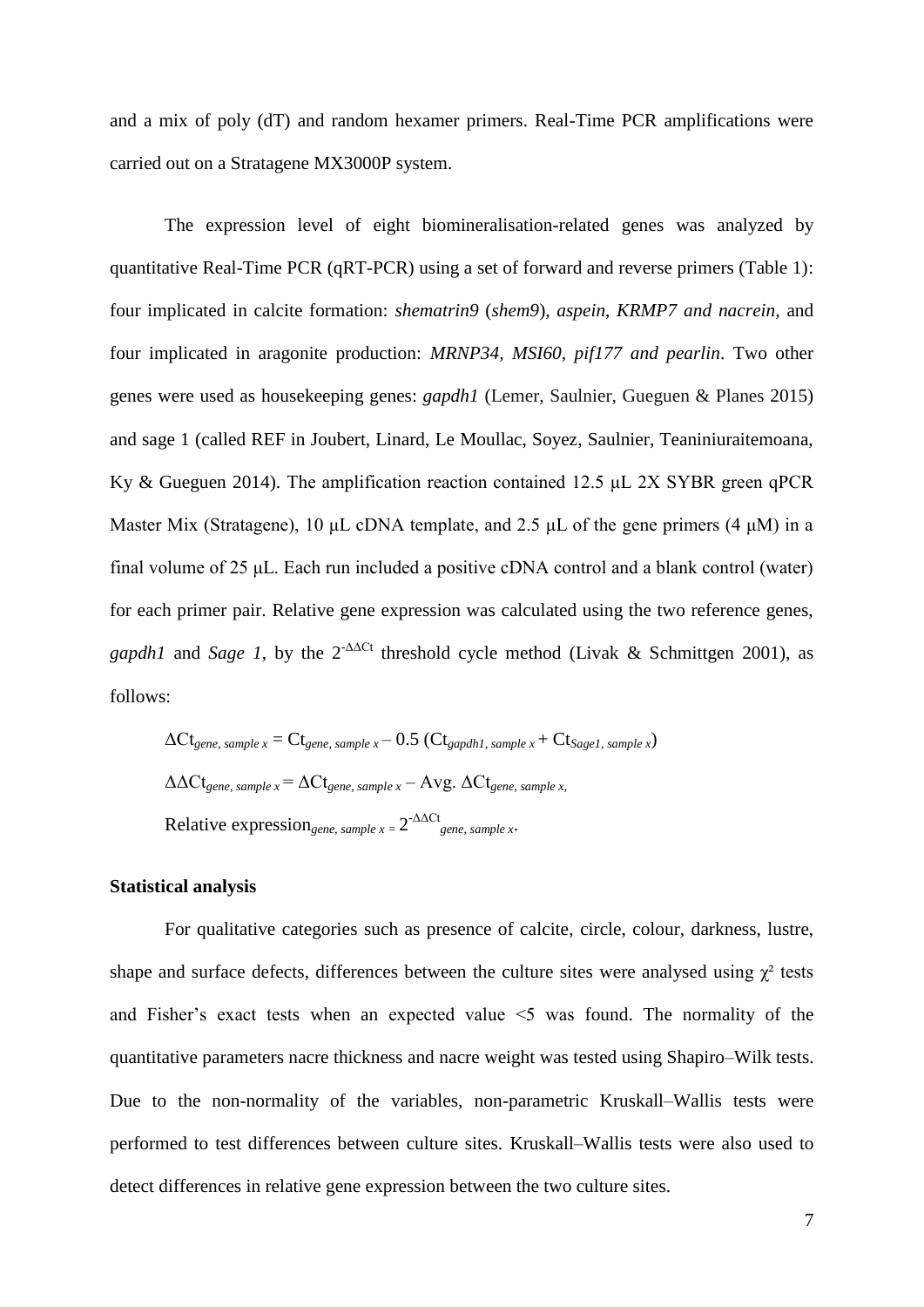The same analyses were performed according to donor and allowed us to separate donors into two groups, one with donors influenced by the environment and one with donors not influenced by the environment. Differences between sites were analysed for these two groups for all pearl quality traits using  $\chi^2$  tests and Fisher's exact tests for qualitative traits and Kruskal–Wallis for quantitative traits.

To evaluate donor effect on pearl quality, a linear mixed-effects model was used. The Bayesian Information Criterion (BIC) was used to select the best model. The chosen model treats nacre weight as a response variable, donor as random effect and culture site as a fixed effect.

All analyses were performed using R© version 3.2.3 software (R foundation for Statistical Computing. The significant threshold was set at  $p \le 0.05$ .

## **Results**

## **Experimental graft**

Among the 950 grafted oysters, the average nucleus retention rate was 87% ( $N = 825$ ), with 12% (N = 116) rejection and 1% (N = 9) mortality at 49 days post-grafting. After 18 months of culture, 364 pearls and 9 *keshi* were harvested in Apataki atoll, which corresponded to 90 % and 2 %, respectively, of the 407 pearl oysters transferred. The remaining 8%  $(N = 34)$  corresponded to mortalities during the culture period. Nearly the same proportions were observed in Arutua atoll, where 378 pearls (90%) and 10 *keshi* (2%) were harvested with an initial number of 418 pearl oysters. In Arutua atoll, an oyster mortality rate of 7% ( $N = 30$ ) was recorded during the culture period.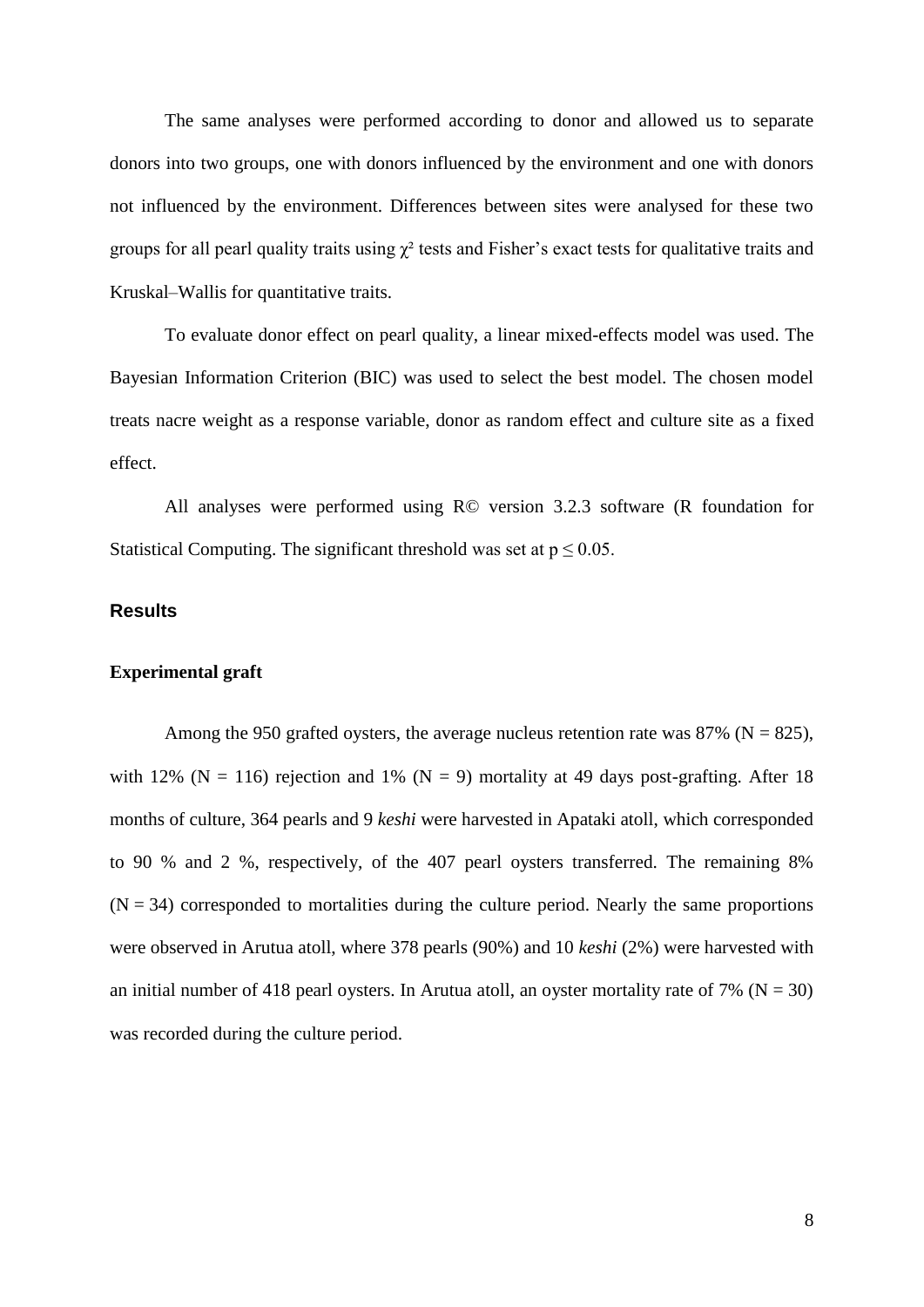#### **Cultured pearl quality trait variations**

For the two quantitative trait parameters (nacre weight and thickness), inter-site differences were highly significant (Table 2). Nacre weight was 24.2 % higher in Arutua than in Apataki. Likewise, as the correlation coefficient between these two variables was 0.95, average nacre thickness was 17.7% higher in Arutua in comparison with Apataki.

Inter-site comparison between Arutua and Apataki revealed a significant site effect on cultured pearl shape (Table 2). In Apataki, a higher proportion of round pearls were harvested (+9.6%). By contrast, the Arutua site produced 9.3% more baroque pearls than the Apataki site.

No significant differences were detected between the two culture sites for any of the other qualitative trait parameters (Table 2).

Table 3 shows which donors that were influenced by culture site and which were not. For a half of the donors ( $N = 12$ ), no differences (group NI donors) were detected for any of the quality trait variables recorded between the Apataki and Arutua atolls. By contrast, the other half of the donors (group I donors) showed significant differences between the culture sites for: 1) nacre weight, with 52.6% heavier pearls in Arutua atoll; 2) nacre thickness, which was 36.4% greater on pearls from Arutua atoll; and, to a lesser extent, 3) the pearl colour.

#### **Donor effect on cultured pearl quality traits**

The linear mixed-effect model made it possible to quantify donor effect. Nacre weight was used as a proxy of pearl quality. This model showed a significant site effect with 0.099 g (± 0.013) heavier pearls harvested in Arutua atoll. Donor effect was responsible for up to 22.0% of nacre weight determination. When nacre thickness was used as the response variable, pearls had significantly thicker nacre in Arutua, with  $0.017$  mm ( $\pm$  0.002). Donor effect was responsible for 20.6% of nacre thickness determination.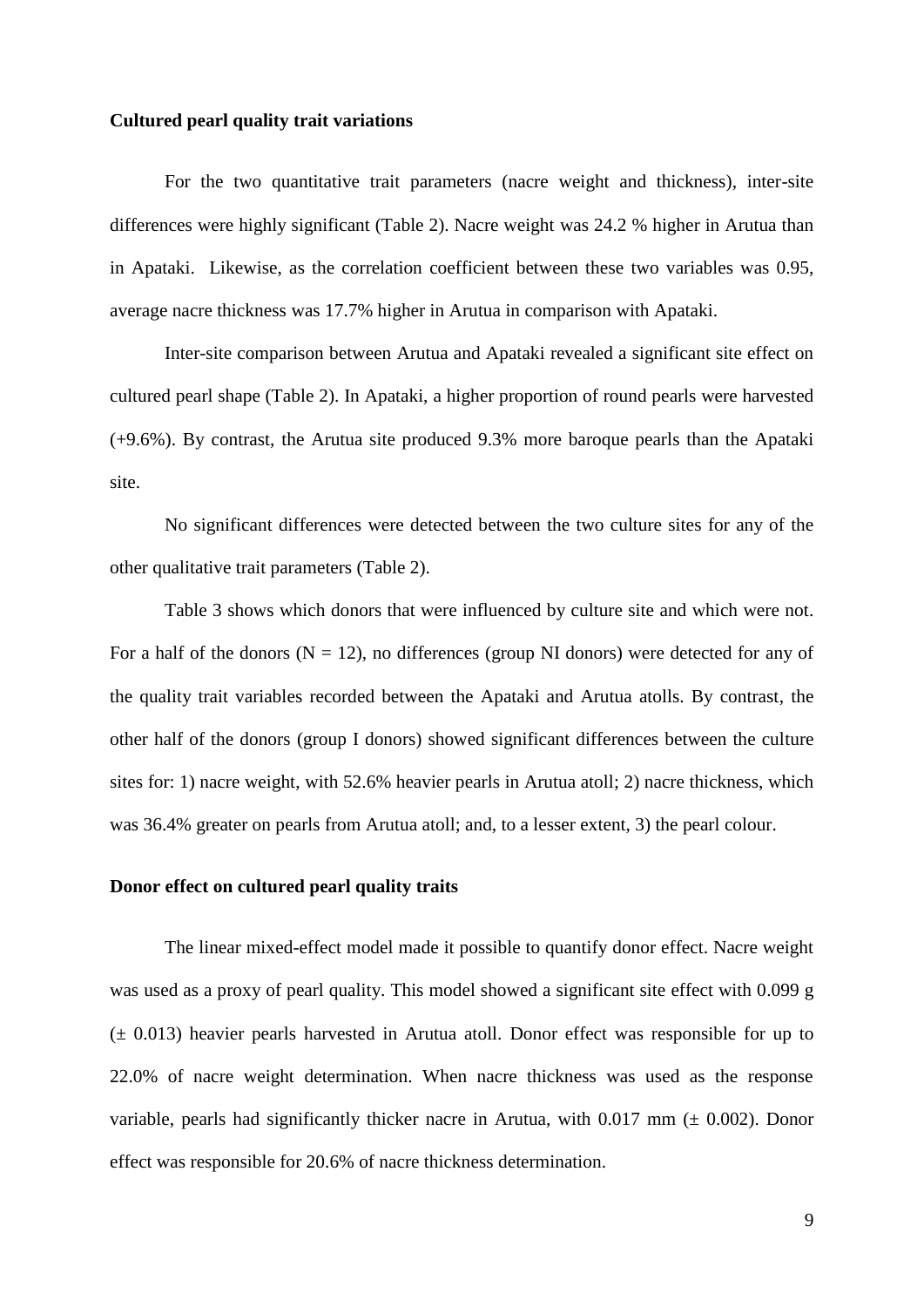For the NI group of donors, where there was no significant site effect for either nacre weight or thickness, donor effect was responsible for 18.8% of nacre weight and 19.6% of nacre thickness determination.

For the I group of donors, there were significant site effects for the two parameters with in both cases. In this case, donors were responsible for 22.7% of nacre thickness determination and up to 36.0% of nacre weight.

### **Correlation between nacre weight and thickness and gene expression level**

Nacre weight was significantly correlated with *pearlin*, *pif177* and *MSI60* gene expression levels, with correlation coefficients of 0.77, 0.59, 0.58, respectively, in Arutua. In Apataki nacre weight was only correlated with *MSI60* with of correlation coefficient of 0.59 (Figure 2). The same tendency was observed for nacre thickness, which was significantly correlated with the same three genes *pearlin* (0.75), *pif177* (0.61) and *MSI60* (0.6) in Arutua and with *MSI60* (0,6) in Apataki. For the five other genes, *shem9*, *aspein*, *KRMP7*, *MRNP34* and *nacrein*, no significant correlations were found with nacre weight or thickness, whatever the culture site (Figure 2).

## **Discussion**

Contribution of the donor oyster to overall pearl size attained is a complex biological process that has been little studied in *P. margaritifera.* A donor effect was detected by Tayale *et al*. (2012) using wild oysters in a duplicated experimental graft designed to reveal significant difference between donors. In this previous study, the average nacre thickness and cultured pearl weight produced from the extreme donor pearl oysters phenotype showed up to 33% and 20% of difference, respectively. McGinty, Zenger, Taylor, Evans & Jerry (2011) and McGinty, Zenger, Jones & Jerry (2012) showed by using *P. margaritifera* as recipient and *P.*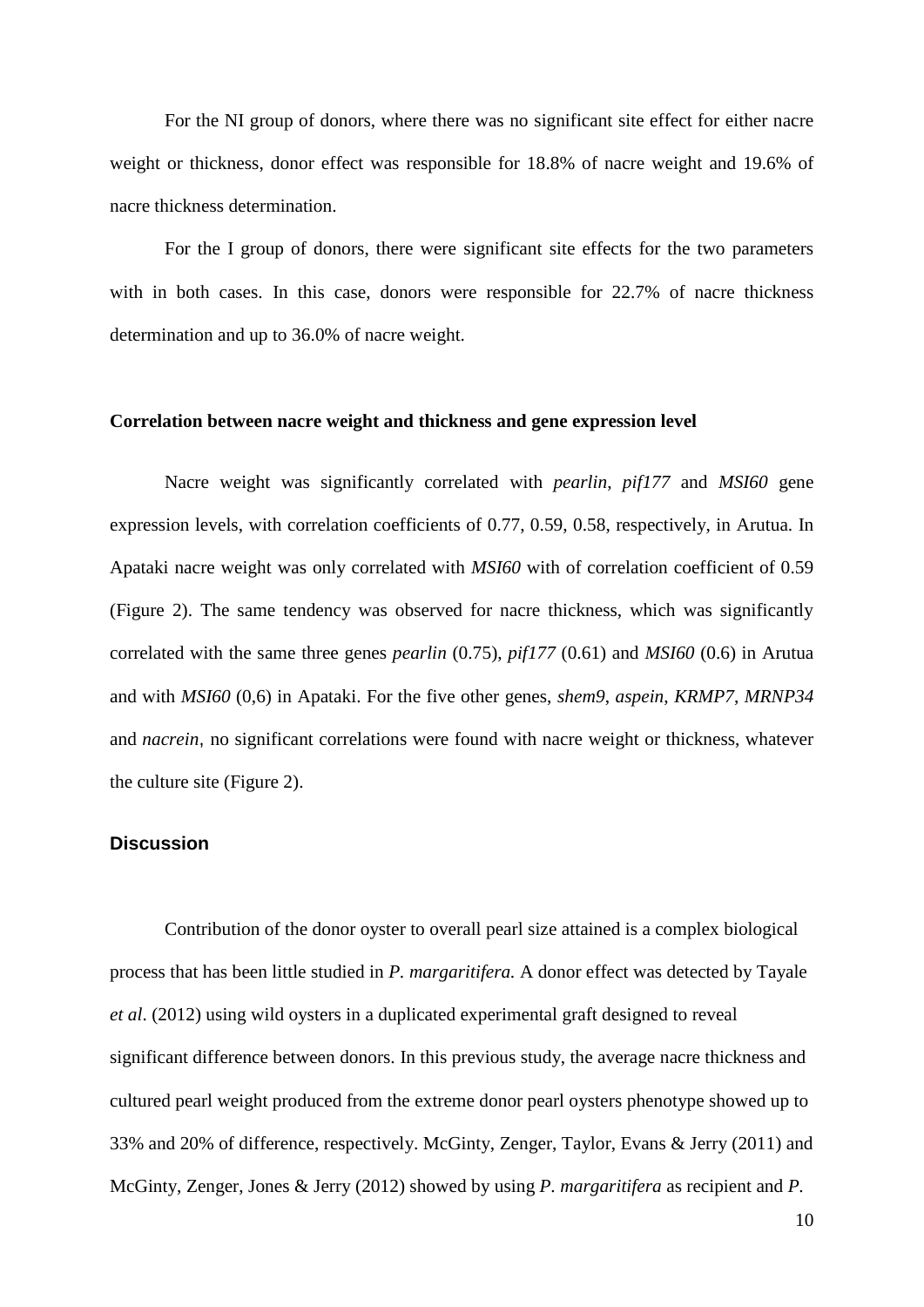*maxima* as donor, that this xenograft treatment produced 62% heavier nacre than seen in the comparable allograft, a specificity of *P. maxima*, which produces larger pearls than *P. margaritifera*. In the present study, cultured pearls harvested in Arutua atoll were on average heavier (+24.2%) and thicker (+17.7%) than those harvested in Apataki atoll. This is a surprising result as Arutua and Apataki are neighbouring atolls located in the same archipelago (North Tuamotu) and are only separated by 17 km. No significant differences were detected between the two culture sites for any of the other quality trait parameters, except cultured pearl shape, which was close to the significance limit ( $p = 0.05$ ). This difference of weight and thickness resulted from the existence of two types of donor oyster relationship with the environment: the non influenced (NI) and the influenced (I) donors highlighted in the present study. Donor effect determined up to 20% of nacre weight and thickness. This rate increased to 36% for the nacre weight, when the I donor group was considered. All these results, suggesting a role of the donor in pearl size realisation, were in accordance with another two-site rearing experiment, conducted in Tahaa island and Rangiroa atoll on *P. margaritifera* (Ky, Blay, Aiho, Cabral, Le Moullac & Lo 2015b). In this previous study, five hatchery-produced families were used as donor oysters. Estimation of the donor effect from these five families using the same linear mixed-effect model as used in the present study showed that donor effect varied among families from 9 to 17% for nacre weight and 7 to 17% for nacre thickness. This result confirms the significant genetic role that the implanted mantle graft plays in the formation of a cultured pearl. Given the differences in nacreous deposition among the wild donors in the present study, indicated by the NI and I groups, and those shown among hatchery-produced donor families in previous studies (Ky *et al*. 2015b), there may be advantages to the industry of using donor pearl oysters that exhibit rapid nacreous deposition (Blay, Sham Koua, Vonau, Tetumu, Cabral, & Ky 2014) because of the importance of size for the value of a cultured pearl. Nevertheless, correlations between pearl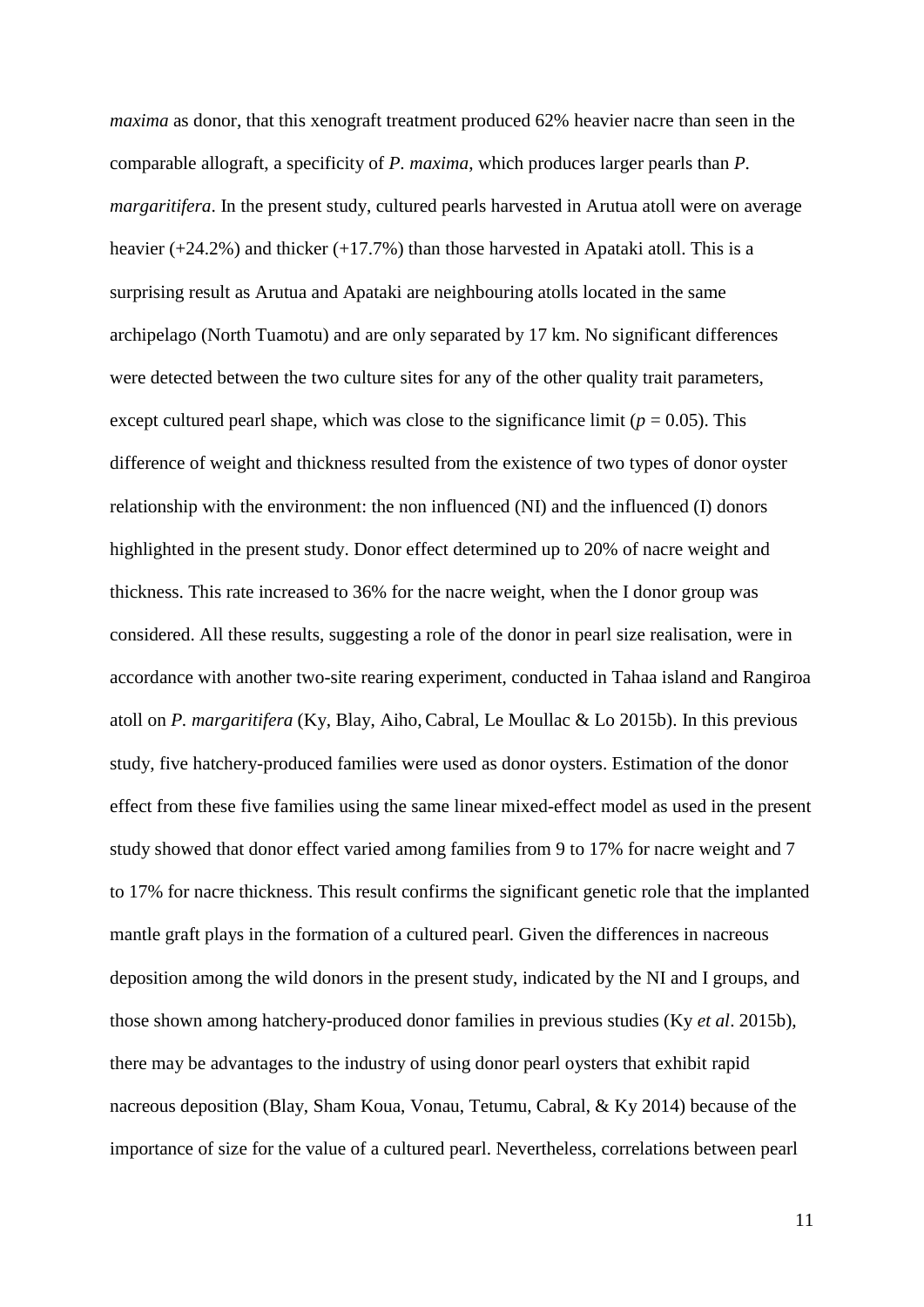size and any other pearl quality trait must also be considered to prevent any non-target coselection of less desirable traits. Indeed, nacre weight and thickness have been shown to be correlated with pearl darkness levels, with the palest pearls being the smallest (lowest thickness and weight) (Tayale *et al.* 2012; Blay *et al.* 2014).

Nacre thickness and weight are directly correlated with the nacre biomineralization process in *P. margaritifera*. The epithelial cells from the outer surface of the mantle tissue (which lines the inner surface of the shell) are capable of synthesizing different calcium carbonate polymorphs (Wilbur 1964; Watabe 1988; Awaji & Machii, 2011), which cover the nucleus, as observed by electron microscopy (Zhang & Xu 2013). The genome of the donor oyster is still present in the pearl sac of the recipient oyster at the end of pearl formation and its influence on the pearl biomineralization process still active (Arnaud-Haond, Goyard, Vonaun, Herbaut, Prou, Saulnier 2007; Masaoka, Samata, Nogawa, Baba, Aoki, Kotaki, Nakagawa, Sato, Fujiwara, Kobayashi 2013). Correlation of cultured pearl nacre weight and thickness with gene expression levels assessed by real-time PCR from a representative panel of matrix protein genes revealed that *pif177* and *pearlin* expression in the pearl sac of *P. margaritifera* were correlated with both nacre weight and thickness in Arutua, but not significantly in Apataki. This finding is in accordance with the higher average nacre weight and thickness found in Arutua. This positive correlation of *pif177* gene expression with nacre weight and thickness has already been observed in a previous study comparing nacre weight and thickness between Tahaa island and Rangiroa atoll (Ky *et al.* 2015b). In this previous study, one of the five hatchery-produced donor families showed the highest *pif177* gene expression and confirmed the phenotypic observation on the corresponding harvested pearls, the heaviest and the thickest samples. The protein coded by gene *pif177* regulates the growth of aragonite crystal and organization of the tablets (Suzuki *et al*., 2009). This protein has been identified in *P. margaritifera* (Joubert *et al.* 2014). Pearlin is involved in the formation of the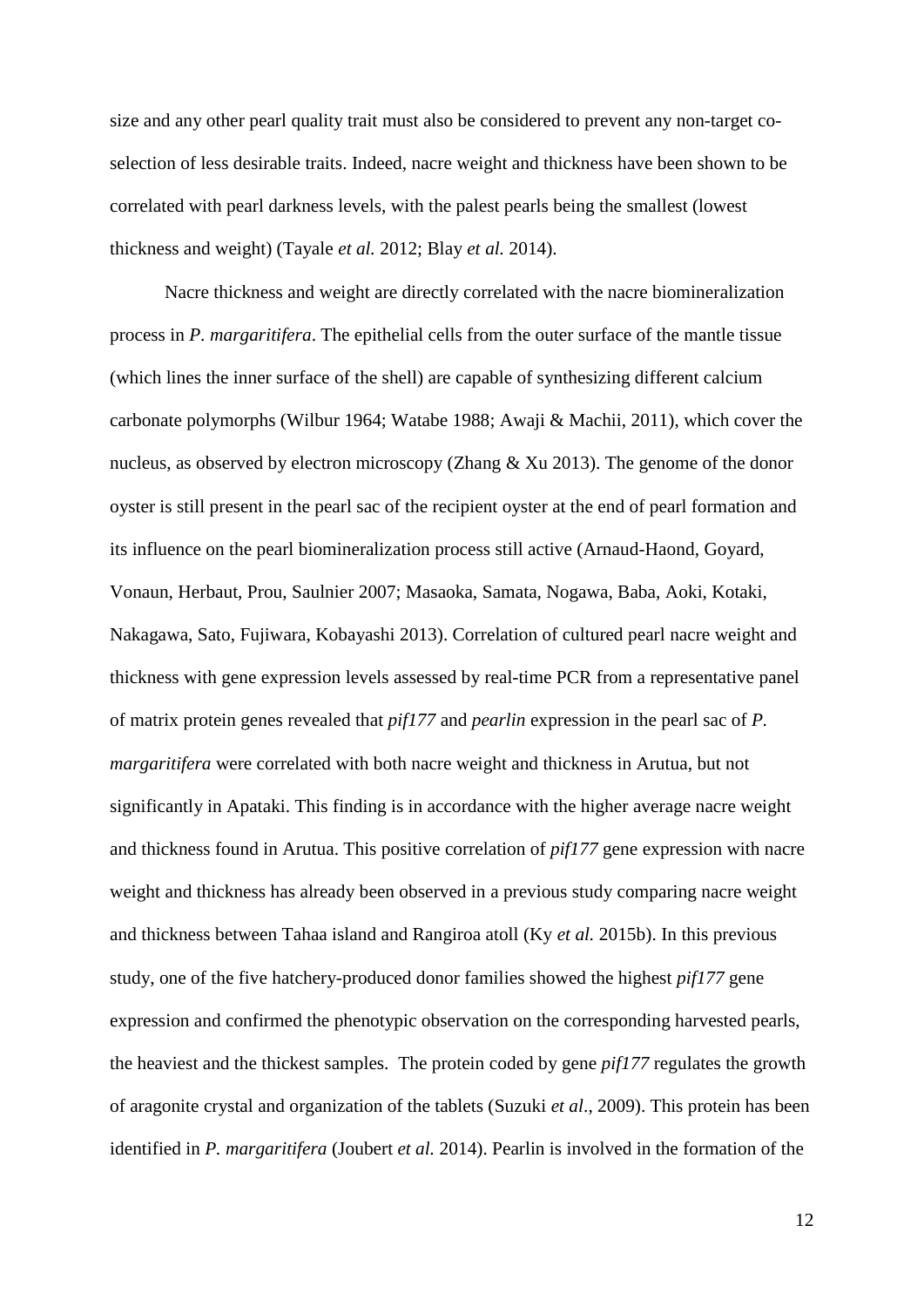organic matrix framework and serves as a nucleation template, thus inducing calcium carbonate deposition (Miyashita *et al.* 2000; Miyamoto, Miyoshi & Kohno 2005). The Pif protein complex, together with Pearlin and other proteins, may be involved in the formation of the lamellar sheet and aragonite crystal regulation of the orientation of the c axis and concentration of calcium carbonate (Suzuki *et al*., 2009). Only *MSI60* gene expression was correlated with pearl size in both culture sites, reflecting its role in nacreous layer formation by regulating aragonite crystal growth (Sudo *et al*. 1997). No significant correlations between nacre weight and thickness were found for the expression levels of the other five genes (*shem9*, *aspein*, *KRMP7*, *MRNP34* and *nacrein*) in the pearl sac, indicating their relative independence with regards to the growth of pearls in the two culture sites. As other cultured pearl quality traits recorded in the present study were not influenced by site (circles, darkness level, colour categories, lustre and surface defects), these five genes may be implicated in their determination.

### **Conclusion**

The present study was the first on wild donor effect estimation on cultured pearl nacre weight and thickness in *P. margaritifera*. In this two-site experimental design, donor effect was found to be responsible for up to 20% of the nacre weight and thickness determination, the only pearl quality traits significantly affected by the growing environment. Donor oysters could be separated into two groups: those for which nacre weight and thickness were affected by the culture site (I group), and those that seemed to be insensitive to environmental variation (NI group). There is therefore the potential to select and propagate appropriate donors from the I or NI groups for future use in genetic selection, depending on whether the objective is to obtain maximum genetic gains (as with a donor in I group responsible for 36 % of nacre weight) or for diffusing more stable genetic lines for culture in disparate environments (as would be possible with NI donors).

13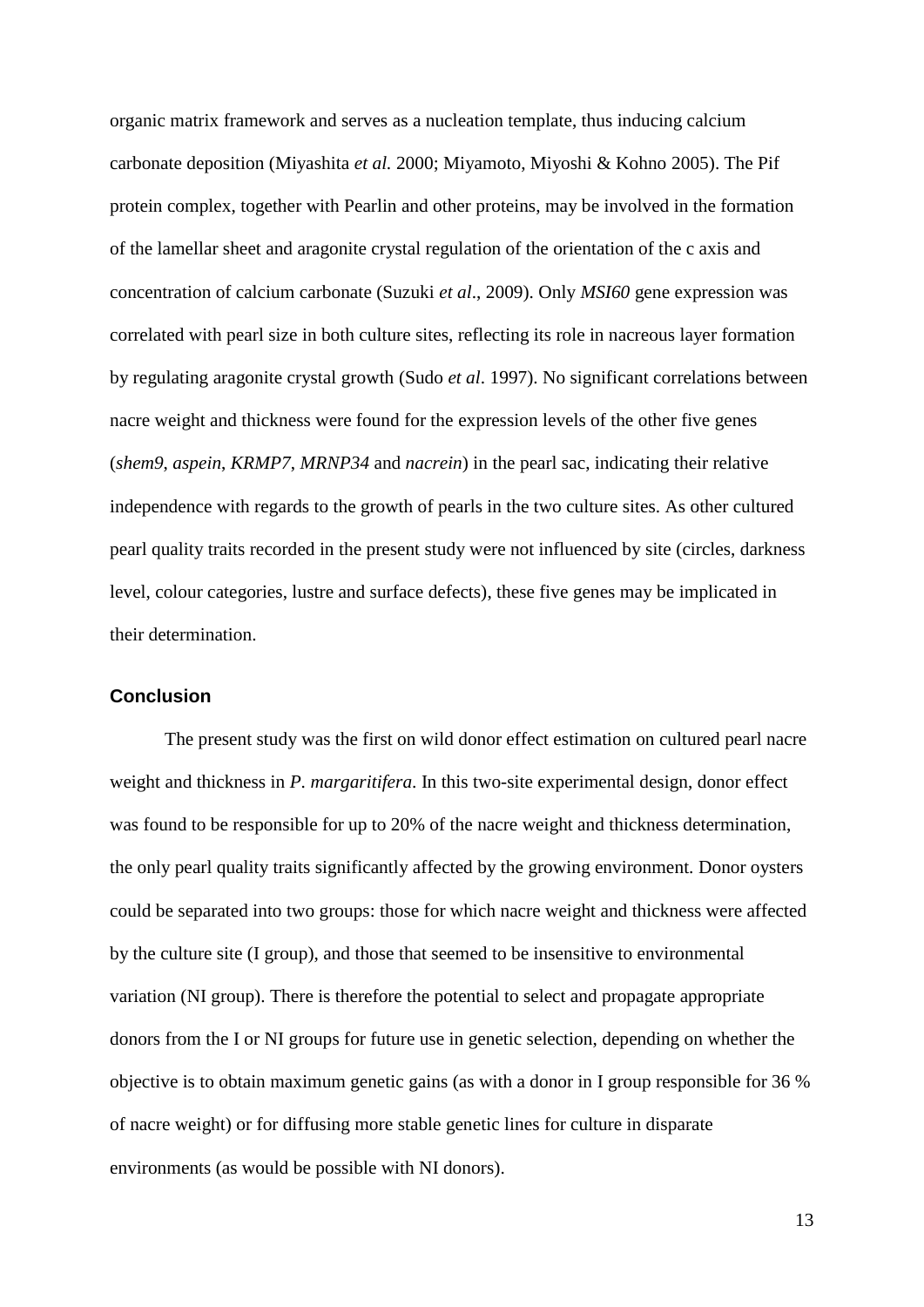The results on matrix protein gene expression in the pearl sac revealed the specific involvement of *pearlin*, *pif177* and *MSI60* in cultured pearl size determination in *P. margaritifera*. *Pearlin* and *pif177* were significantly correlated with nacre weight (+24.2%) and nacre thickness (+17.7%) and greater expression levels coincided with a larger average pearl size in the Arutua culture site than in Apataki. Expression of the other genes was not related to nacre weight or thickness, as no correlations were significant for *shem9*, *aspein*, *KRMP7*, *MNRP34* and *nacrein*, which are probably implicated in other pearl quality traits that were not revealed by the present graft design. Such a study would make it possible to elucidate the different roles played by the shell matrix protein gene in the architecture of the cultured pearl quality trait signature in *P. margaritifera*.

## **Acknowledgments**

The authors would especially like to thank the host sites, Pahai Poe pearl farm (Apataki atoll - Tuamotu archipelago - French Polynesia) and Pommier pearl farm (Arutua atoll - Tuamotu archipelago - French Polynesia), for their generous support.

## **References**

Addadi L. & Weiner S. (1985) Interactions between acidic proteins and crystals: stereochemical requirements in biomineralisation. *Proc. Natl Acad. Sci.* **82**, 4110-4114. (doi:10.1073/pnas.82.12.4110)

Arnaud-Haond S., Goyard E., Vonaun V., Herbaut C., Prou J., Saulnier D. (2007) Pearl formation: persistence of the graft during the entire process of biomineralization. *Marine Biotechnology* 9, 113-116.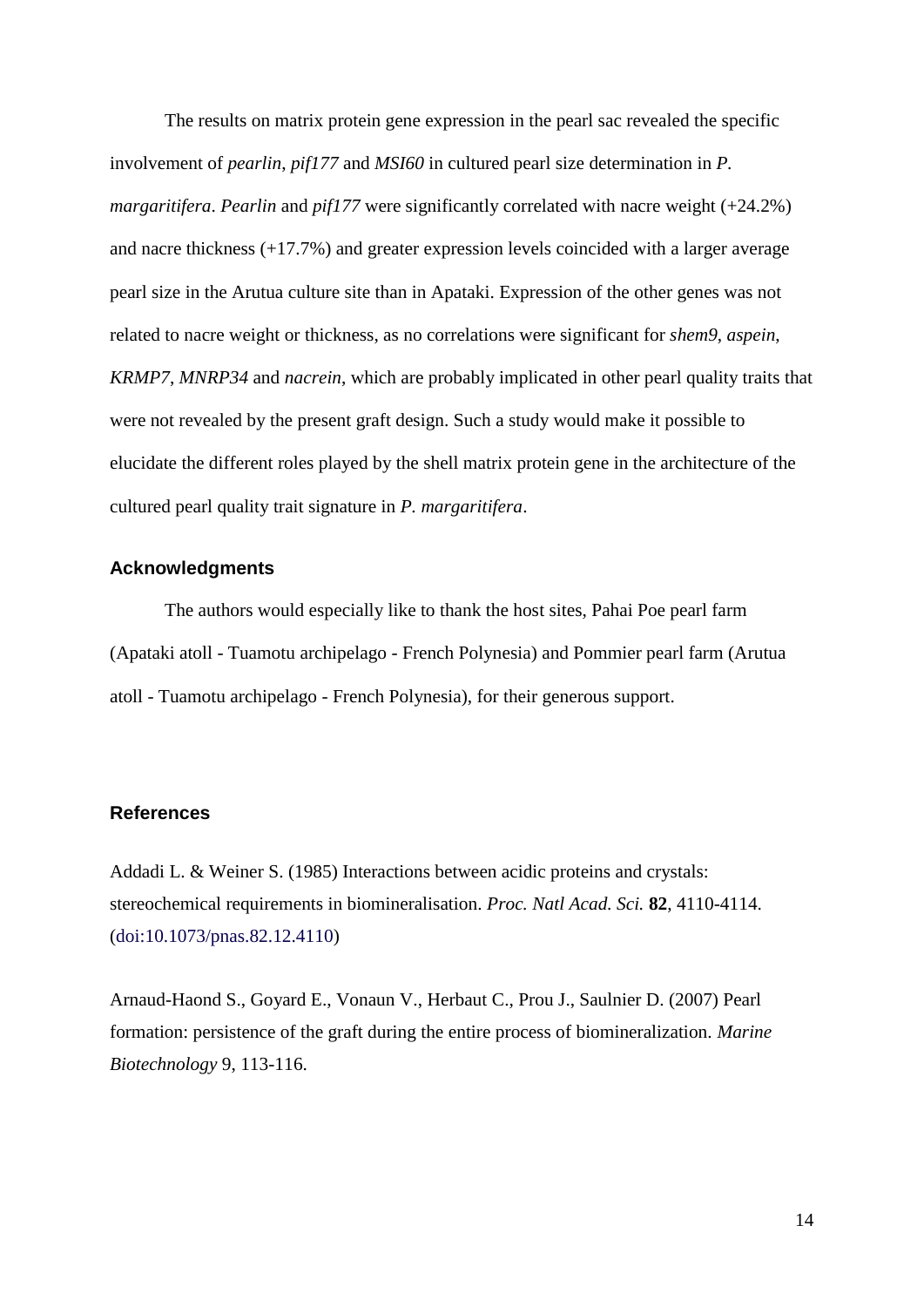Awaji, M., Machii, A. (2011). Fundamental Studies on in vivo and in vitro Pearl Formation - Contribution of Outer Epithelial Cells of Pearl Oyster Mantle. *Aqua-BioScience Monographs* **4**, 1-39.

Blay C., Sham-Koua M., Vonau V., Tetumu R., Cabral P., & Ky C. L. (2014) Influence of nacre deposition rate on cultured pearl grade and colour in the black-lipped pearl oyster *Pinctada margaritifera* using farmed donor families. *Aquaculture international* **22**, 937-953.

Belcher A. M., Wu X. H., Christensen R. J., Hansma P. K., Stucky G. D. & Morse D. E. (1996) Control of crystal phase switching and orientation by soluble mollusc-shell proteins. *Nature* **381**, 56-58.

Gao J., Chen Y., Yang Y., Liang J., Xie J., Liu J., Li S., Zheng G., Xie L. & Zhang R. (2016) The transcription factor Pf-POU3F4 regulates expression of the matrix protein genes Aspein and Prismalin-14 in pearl oyster (*Pinctada fucata*). *The FEBS journal* **283**, 1962-1978.

Jerry D.R., Kvingedal R., Lind C.E., Evans B.S., Taylor J.U. & Safari A.E. (2012) Donor oyster derived heritability estimates and the effect of genotype x environment interaction on the production of pearl quality traits in the silver-lip pearl oyster, *Pinctada maxima*. *Aquaculture* **338**: 66-71.

Joubert, C., Picquemal D., Marie B., Manchon L., Pierrat F., Zanella Cléon I., Cochennec-Laureau N., Gueguen Y., Montagnani C. (2010). Transcriptome and proteome analysis of *Pinctada margaritifera* calcifying mantle and shell: focus on biomineralisation. *BMC Genomics,* **11**, 613–626.

Joubert C., Linard C., Le Moullac G., Soyez C., Saulnier D., Teaniniuraitemoana V., Ky C.L. & Gueguen Y. (2014) Temperature and Food Influence Shell Growth and Mantle Gene Expression of Shell Matrix Proteins in the Pearl Oyster *Pinctada margaritifera*. *PLoS ONE* 9(8): e103944. doi:10.1371/journal.pone.0103944

Ky C.L., Blay C., Sham Koua M., Vanaa V., Lo C. & Cabral P. (2013) Family effect on cultured pearl quality in black-lipped pearl oyster *Pinctada margaritifera* and insights for genetic improvement. *Aquatic Living Resource* **26**: 133-145.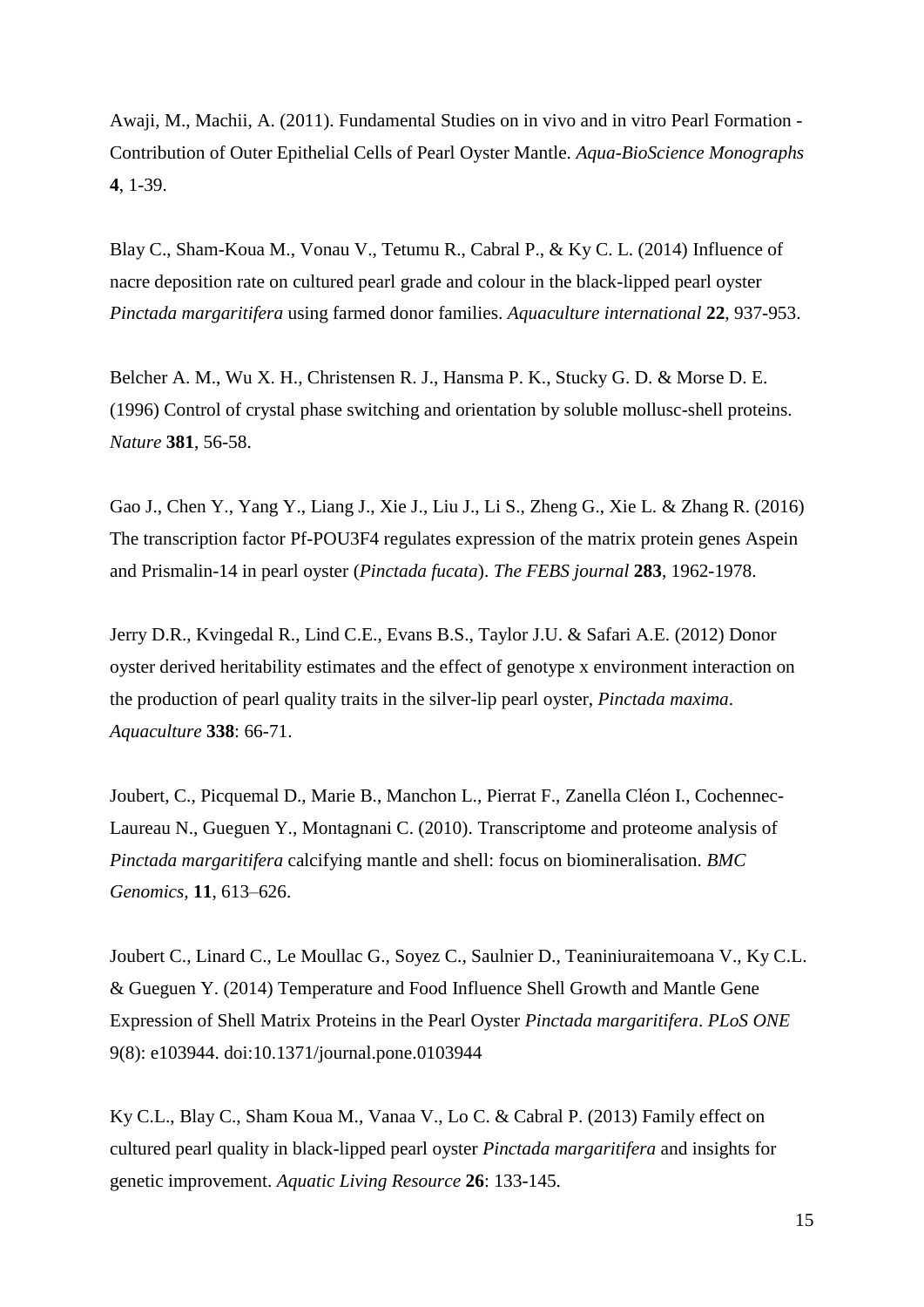Ky C.L., Nakasai S., Molinari N. & Devaux D. (2015a) Influence of grafter skill and season on cultured pearl shape, circles and rejects in *Pinctada margaritifera* aquaculture in Mangareva lagoon. *Aquaculture* **435**, 361–370.

Ky C.L., Blay C., Aiho V., Cabral P., Le Moullac G. & Lo C. (2015b) Macro-geographical differences influenced by family-based expression on cultured pearl grade, shape and colour in the black-lip pearl oyster *Pinctada margaritifera*: a preliminary case study in French Polynesia. *Aquaculture Research*, doi: 10.1111/are.12880.

Ky C.L., Okura R., Nakasai S. & Devaux D. (2016a) Quality Trait Signature at Archipelago Scale of the Cultured Pearls Produced by the Black-Lipped Pearl Oyster (Pinctada margaritifera Var. cumingi) in French Polynesia . *Journal of Shellfish Research* **35**(4), 827- 835.

Ky C.L. & Devaux D. (2016b) Polynesian pearls. *Hatchery international* **17**, 20-21.

Ky C.L., Lo C. & Planes S. (2017a) Mono- and polychromatic inner shell phenotype diversity in *Pinctada margaritifera* donor pearl oysters and its relation with cultured pearl colour. *Aquaculture* **468**, 199-205.

Ky C.L., Le Pabic L., Sham Koua M., Molinari N., Nakasai S. & Devaux D. (2017b) Is pearl colour produced from Pinctada margaritifera predictable through shell phenotypes and rearing environments selections? *Aquaculture Research* , **48**(3), 1041-1057.

Ky C.L., Cabral P. & Lo C. (2017c) Phenotypic indicators for cultured pearl size improvement in the black-lipped pearl oyster (Pinctada margaritifera): towards selection for the recipient growth performance . *Aquaculture Research* IN PRESS . http://doi.org/10.1111/are.13233

Lemer S., Saulnier D., Gueguen Y. & Planes S. (2015) Identification of genes associated with shell color in the black-lipped pearl oyster, *Pinctada margaritifera*. *BMC Genomics* **15**, 568.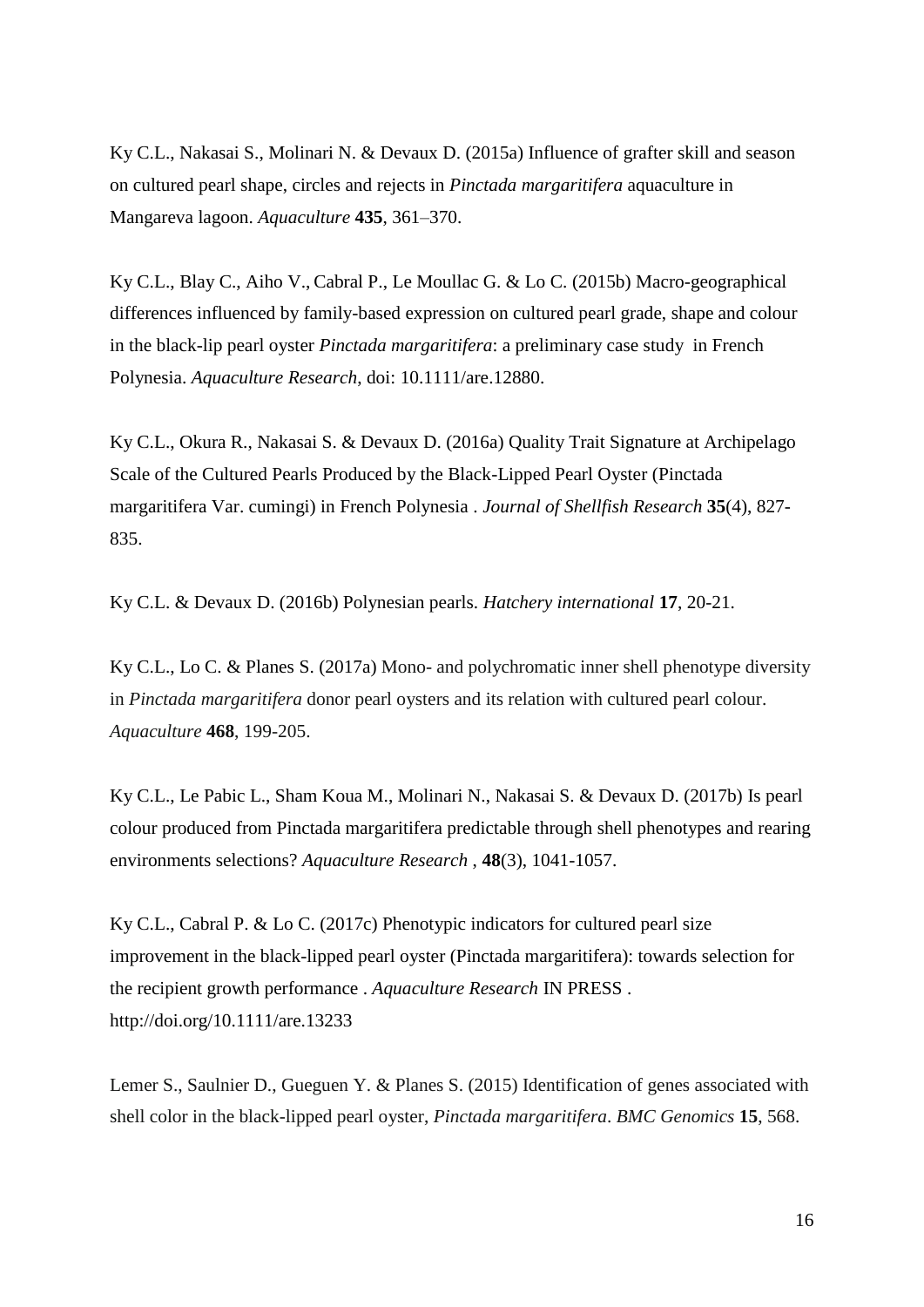Le Pabic L., Parrad P., Sham Koua M., Nakasai S., Saulnier D., Devaux D. & Ky C.L. (2016) Culture site dependence on pearl size realization in *Pinctada margaritifera* in relation to recipient oyster growth and mantle graft biomineralization gene expression using the same donor phenotype. *Estuarine, Coastal and Shelf* Sci doi: 10.1016/j.ecss.2016.03.009

Livak K.J. *&* Schmittgen T.D. (2001) Analysis of relative gene expression data using realtime quantitative PCR and the 2(-Delta Delta C(T)) method*. Methods* **25***,* 402*-*408*.*

Marie B., Joubert C., Tayalé A., Zanella-Cléon I., Belliard C., Piquemal D., Cochennec-Laureau N., Marin F., Gueguen Y. & Montagnani C. (2012) Different secretory repertoires control the biomineralization processes of prism and nacre deposition of the pearl oyster shell. *Proc. Natl Acad. Sci.* **109**, 20986-20991.

McGinty E.L., Evans B.S., Taylor J.U.U. & Jerry D.R. (2010) Xenografts and pearl production in two pearl oyster species, *P*. *maxima* and *P*. *margaritifera*: effect on pearl quality and a key to understanding genetic contribution. *Aquaculture* **302**, 175-181.

McGinty E.L., Zenger K.R., Taylor J.U.U., Evans B.S. & Jerry D.R. (2011) Diagnostic genetic marker unravel the interplay between host and donor oyster contribution in cultured pearl formation. *Aquaculture* **304**, 20-24.

McGinty E.L., Zenger K.R., Jones D.B. & Jerry D.R. (2012) Transcriptome analysis of biomineralisation-related genes within the pearl sac: host and donor oyster contribution. *Marine Genomics* **5**, 27-33.

Masaoka T, Samata T, Nogawa C, Baba H, Aoki H, Kotaki T, Nakagawa A, Sato M, Fujiwara A, Kobayashi T (2013) Shell matrix protein genes derived from donor expressed in pearl sac of Akoya pearl oysters (*Pinctada fucata*) under pearl culture. *Aquaculture* 384: 56-65.

Miyamoto H.*,* Miyoshi F*.* & Kohno J. (2005) The carbonic anhydrase domain protein nacrein is expressed in the epithelial cells of the mantle and acts as a negative regulator in calcification in the mollusc *Pinctada fucata. Zoological Science* **22***,* 311*–*315*.*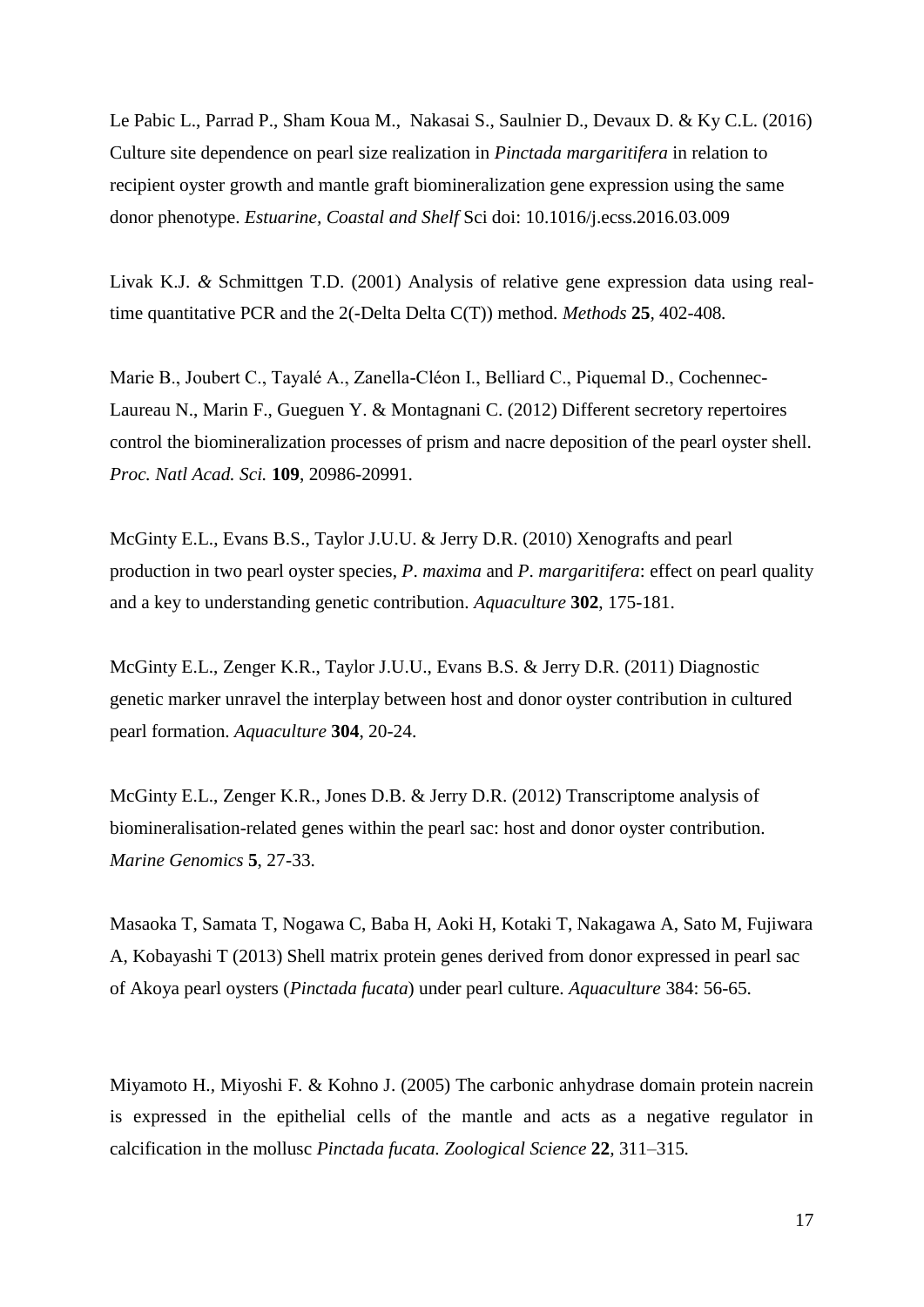Miyashita T.*,* Takagi R.*,* Okushima M.*,* Nakano S.*,* Miyamoto H.*,* Nishikawa E. & Matsushiro A. (2000) Complementary DNA cloning and characterization of pearlin, a new class of matrix protein in the nacreous layer of oyster pearls*. Marine Biotechnology* **2***,* 409*–*418*.*

Miyamoto H., Miyashita T., Okushima M., Nakano S., Morita T. & Matsushiro A. (1996) A carbonic anhydrase from the nacreous layer in oyster pearls. *Proc Natl Acad Sci USA* **93**, 9657-9660.

Montagnani C., Marie B., Marin F., [Belliard C.,](http://annuaire.ifremer.fr/cv/16850/) Riquet F., Tayale A., Zanella-Cleon I., [Fleury](http://annuaire.ifremer.fr/cv/17539/)  [E.,](http://annuaire.ifremer.fr/cv/17539/) [Gueguen Y.,](http://annuaire.ifremer.fr/cv/16833/) Piquemal D. & [Cochennec-Laureau N.](http://annuaire.ifremer.fr/cv/15904/) (2011) Pmarg-Pearlin is a Matrix Protein Involved in Nacre Framework Formation in the Pearl Oyster *Pinctada margaritifera*. *Chembiochem* , **12**(13), 2033-2043

Southgate P.C. & Lucas J.S. (2008) The Pearl Oyster. Elsevier, Oxford, UK 575 pp.

Sudo S., Fujikawa T., Nagakura T., Ohkubo T., Sakaguchi K., Tanaka M., Nakashima K. & Takahashi K. (1997) Structures of mollusc shell framework proteins. *Nature* **387**, 563–564.

Suzuki M.*,* Saruwatari K.*,* Kogure T.*,* Yamamoto Y.*,* Nishimura T.*,* Kato T. & Nagasawa1 H. (2009) An acidic matrix protein, Pif, is a key macromolecule for nacre formation*. Science* **325***,* 1388*–*1390*.*

Suzuki M. & Nagasawa H. (2013) Mollusk shell structures and their formation mechanism. *Can J Zool* **91**, 349–366.

Tayale A., Gueguen Y., Treguier C, Le Grand J., Cochennec-Laureau N., Montagnani C. & Ky C.L. (2012) Evidence of donor effect on cultured pearl quality from a duplicated grafting experiment on *Pinctada margaritifera*. using wild donors. *Aquat. Living Resour.* **25**, 269–280.

Taylor J.J.U. (2002) Producing golden and silver south sea pearls from Indonesian hatchery reared Pinctada maxima. World Aquaculture 2002, World Aquaculture Society, Baton Rouge LA, USA (2002), p. 754 Beijing, PR China, Apr. 23–27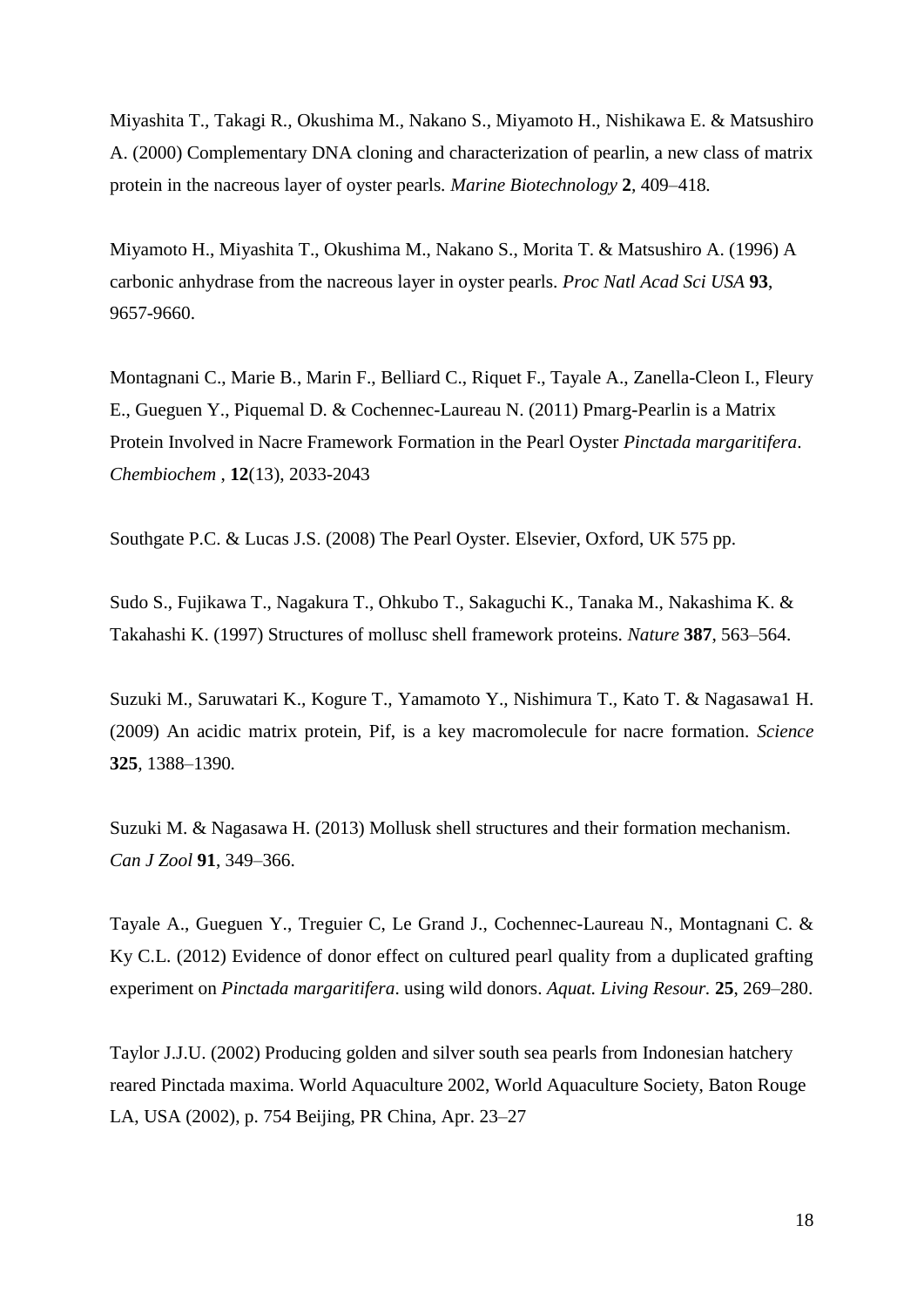Takeuchi T., Sarashina I., Iijima M. & Endo K. (2008) In vitro regulation of CaCO3 crystal polymorphism by the highly acidic molluscan shell protein Aspein. *FEBS Lett* **582**, 591–596.

Tsukamoto D., Sarashina I. & Endo K. (2004) Structure and expression of an unusually acidic matrix protein of pearl oyster shells. *Biochem Biophys Res Commun* **320**, 1175–1180.

Wada K.T.& Jerry D.R. (2008) Population genetics and stock improvement. In: Southgate, P.C., Lucas, J. (Eds.), The Pearl Oyster. Elsevier, Oxford, pp. 437–471.

Wada K. & Komaru A. (1996) Color and weight of pearls produced by grafting the mantle tissue from a selected population for white shell color of the japanese pearl oyster *Pinctada fucata martensii* (dunker). *Aquaculture* **142**, 25–32.

Watabe N. (1988) Shell structure. The Mollusca, Trueman E.R. and Clarke M.R. (Eds.), Academic Press, Vol. 11, pp. 69-104.

Wilbur K. (1964) Shell formation and regeneration, Physiology of Mollusca, A. Saleuddin, K. Wilbur (Eds.), Academic P, pp. 243-287.

Zhang G. & Xu J. (2013) From colloidal nanoparticles to a single crystal: new insights into the formation of nacre's aragonite tablets. *Journal of Structural Biology* **182**, 36-43.

Zhao M., He M., Huang X. & Wang Q. (2014) A homeodomain transcription factor gene, PfMSX, activates expression of Pif gene in the pearl oyster *Pinctada fucata*. *PLoS One* 9, e103830.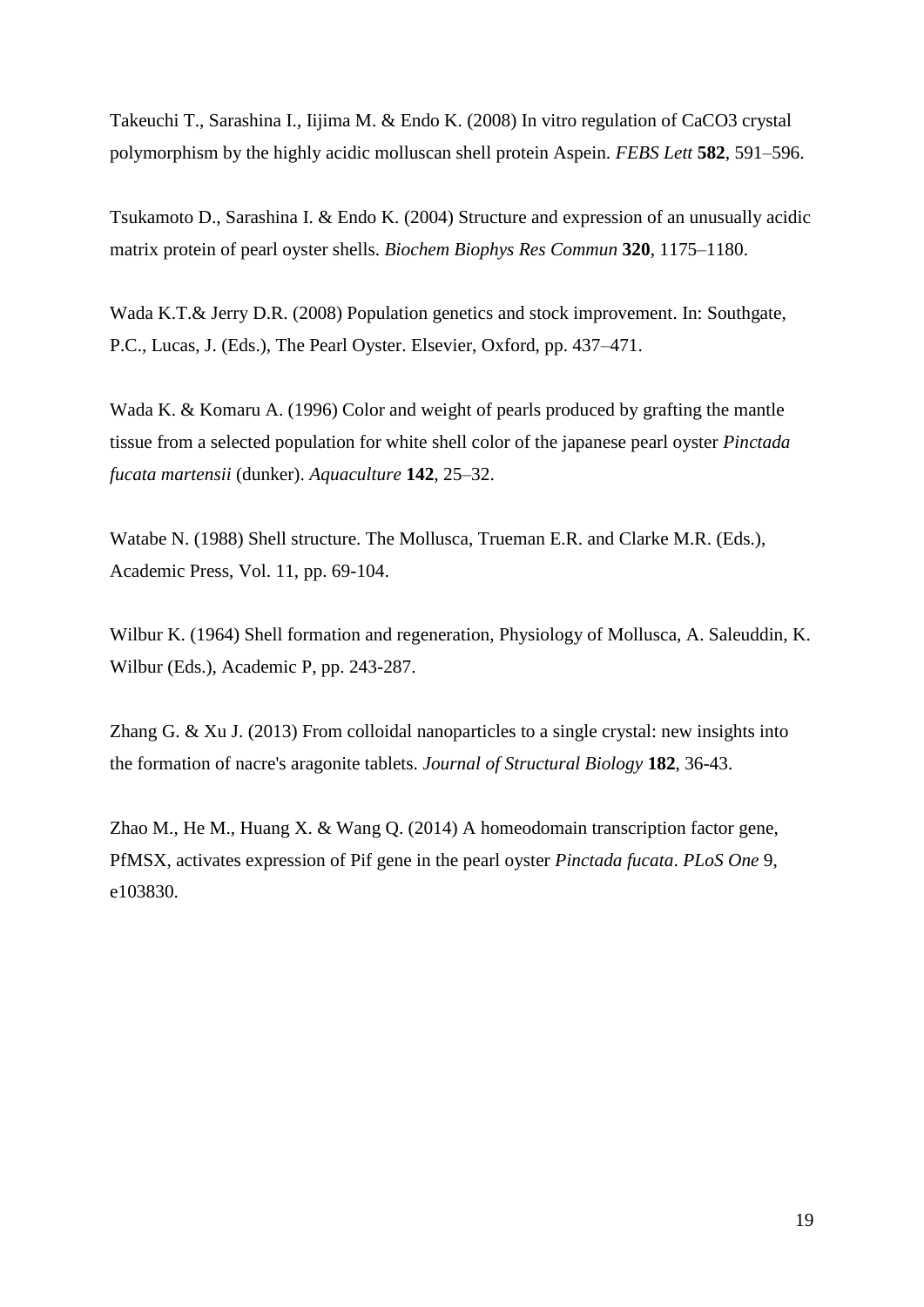| Gene           | GenBank                | Primer sequence           |  |  |  |
|----------------|------------------------|---------------------------|--|--|--|
|                | Accession numbers      |                           |  |  |  |
| Aspein         | SRX022139 <sup>a</sup> | F TGAAGGGGATAGCCATTCTTC   |  |  |  |
|                |                        | R ACTCGGTTCGGAAACAACTG    |  |  |  |
| KRMP7          | ABP57445               | F GCCTTCACCACAGAAGGAAG    |  |  |  |
|                |                        | R GCCGAATTTCTTCAGACACC    |  |  |  |
| MNRP34         | HQ625028               | F GTATGATGGGAGGCTTTGGA    |  |  |  |
|                |                        | R TTGTGCGTACAGCTGAGGAG    |  |  |  |
| <b>MSI60</b>   | SRX022139 <sup>a</sup> | F TCAAGAGCAATGGTGCTAGG    |  |  |  |
|                |                        | R GCAGAGCCCTTCAATAGACC    |  |  |  |
| Nacrein A1     | HQ654770               | F CTCCATGCACAGACATGACC    |  |  |  |
|                |                        | R GCCAGTAATACGGACCTTGG    |  |  |  |
| Shematrin 9    | ABO92761               | F TGGTGGCGTAAGTACAGGTG    |  |  |  |
|                |                        | R GGAAACTAAGGCACGTCC      |  |  |  |
| Pearlin        | DQ665305               | F TACCGGCTGTGTTGCTACTG    |  |  |  |
|                |                        | R CACAGGGTGTAATATCTGGAACC |  |  |  |
| <b>PIF 177</b> | HE610401               | F AGATTGAGGGCATAGCATGG    |  |  |  |
|                |                        | R TGAGGCCGACTTTCTTGG      |  |  |  |

**Table 1**. Set of forward (F: 5'-3') and reverse (R: 5'-3') primers used for gene expression analysis by quantitative RT-PCR in the pearl sac of *Pinctada margaritifera*.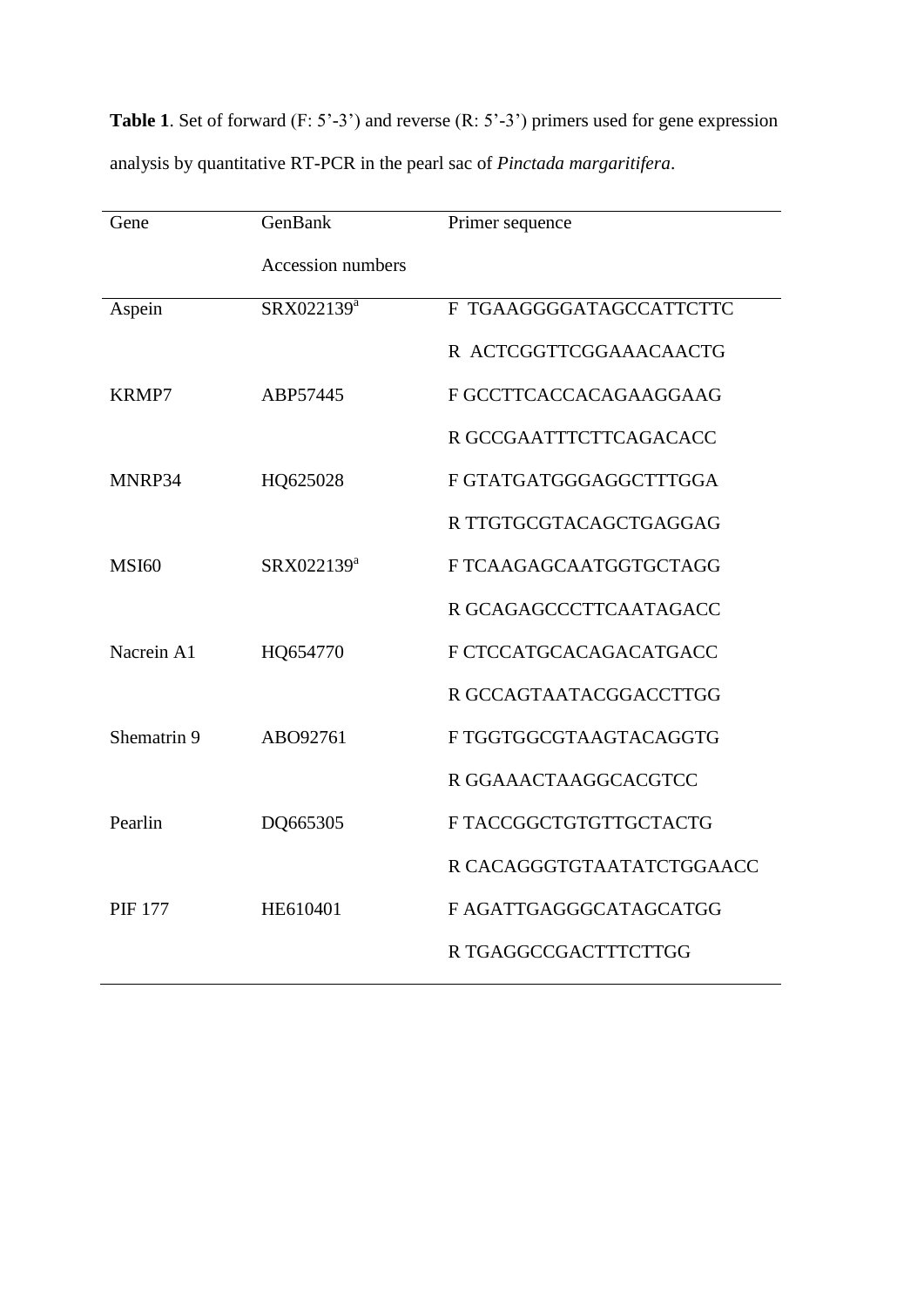| Table 2. Quality traits of cultured pearls from Pinctada margaritifera harvested in Apataki (N              |
|-------------------------------------------------------------------------------------------------------------|
| $=$ 364) and Arutua (N = 377) rearing sites. Nomenclature of the traits are as follows: shape (R:           |
| round; O: oval; B: baroque), circle (0: absence or 1: presence), presence of calcite (0: no                 |
| calcite; 1: <20% calcite; 2: >20% calcite), darkness level (D: high; M: medium; L: low),                    |
| colour categories (GY: grey; GR: green; P: peacock; A: aubergine; Y: yellow; W: white; B:                   |
| blue), lustre (1: with or 0: without lustre) and surface defects (0: no defects; 1: 1 to 5                  |
| $defect(s)$ ; 2: 6 to 10 defects; 3: more than 10 defects). The first number in each cell indicates         |
| the percentage contribution $(\%)$ for each of the quality trait categories. The second entry (in           |
| brackets) corresponds to the number of pearls observed in this category. P-values were                      |
| obtained with Chi-squared tests or Fisher's exact tests. Quality traits significantly different             |
| between the two sites at $0.01 < p \le 0.05$ , $0.001 < p \le 0.01$ and $p \le 0.001$ are indicated with 1, |
| 2 or 3 asterisk(s) $(*)$ , respectively, and NS for not significant.                                        |

| <b>Quality traits</b> |                  |                   | Apataki         |      | Arutua            | Significance |
|-----------------------|------------------|-------------------|-----------------|------|-------------------|--------------|
| Nacre thickness (mm)  |                  |                   | $1.13 \pm 0.39$ |      | $1.33 \pm 0.45$   | ***          |
| Nacre weight (g)      |                  | $0.813 \pm 0.369$ |                 |      | $1.010 \pm 0.474$ | ***          |
| Shape                 | $\mathbf R$      | 39.6              | (144)           | 30   | (113)             |              |
|                       | $\Omega$         | 22                | (88)            | 22.3 | (84)              | $\ast$       |
|                       | B                | 38.5              | (140)           | 47.7 | (180)             |              |
| Circle                | $\overline{0}$   | 60.7              | (221)           | 54.6 | (206)             | <b>NS</b>    |
|                       | 1                | 39.3              | (143)           | 45.4 | (171)             |              |
| Calcite               | $\overline{0}$   | 89                | (324)           | 91.2 | (344)             |              |
|                       | $\mathbf{1}$     | 7.1               | (26)            | 6.4  | (24)              | <b>NS</b>    |
|                       | $\overline{2}$   | 3.9               | (14)            | 2.4  | (9)               |              |
| Darkness              | $\mathbf D$      | 51.9              | (189)           | 51.2 | (193)             |              |
|                       | M                | 39.6              | (144)           | 40.8 | (154)             | <b>NS</b>    |
|                       | L                | 8.5               | (31)            | 8    | (30)              |              |
| Colour                | <b>GY</b>        | 69.8              | (254)           | 67.9 | (256)             |              |
|                       | <b>GR</b>        | 14.6              | (53)            | 17.5 | (66)              |              |
|                       | $\mathbf{P}$     | 12.9              | (47)            | 11.1 | (42)              |              |
|                       | $\mathbf{A}$     | 1.6               | (6)             | 1.6  | (6)               | <b>NS</b>    |
|                       | Y                | 0.3               | (1)             | 0.5  | (2)               |              |
|                       | W                | 0.8               | (3)             | 0.5  | (2)               |              |
|                       | B                | $\overline{0}$    | (0)             | 0.8  | (3)               |              |
| Lustre                | $\boldsymbol{0}$ | 53                | (193)           | 49.1 | (185)             | <b>NS</b>    |
|                       | 1                | 47                | (171)           | 50.9 | (192)             |              |
| Surface               | $\overline{0}$   | 3.6               | (13)            | 4.8  | (18)              |              |
| Defects               | 1                | 29.7              | (108)           | 29.2 | (110)             |              |
|                       | $\overline{2}$   | 23.3              | (85)            | 18.8 | (71)              | <b>NS</b>    |
|                       | 3                | 43.4              | (158)           | 47.2 | (178)             |              |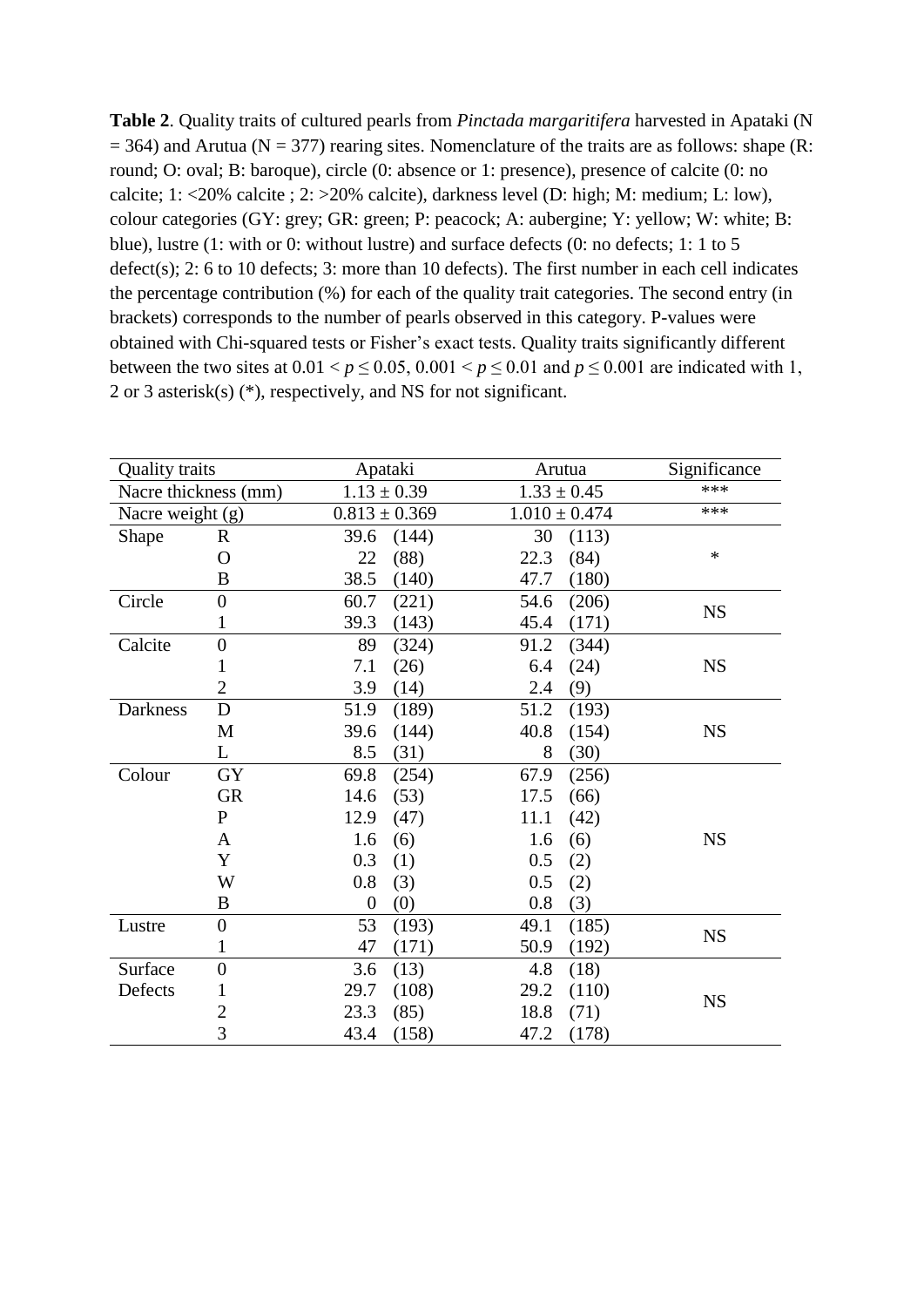**Table 3**. Cultured pearl quality traits of *Pinctada margaritifera* from the groups of donors that either were (I) or were not (NI) influenced by the culture sites (Apataki and Arutua). Nomenclature is as follows: shape (R: round; O: ovale; B: baroque), circle (0: absence or 1: presence), presence of calcite (0: no calcite; 1: -20% calcite; 2: +20% calcite), darkness level (D: high; M: medium; L: low), colour categories (GY: grey; GR: green; P: peacock; A: aubergine; Y: yellow; W: white; B: blue), lustre (1: with or 0: without lustre) and surface defects (0: no defects; 1: 1 to 5 defect(s); 2: 6 to 10 defects; 3: more than 10 defects). The first number in each cell indicates the percentage contribution (%) of each of the quality trait categories. The numbers in brackets correspond to the number of pearls observed in each category. P-values were obtained with Chi-squared tests or Fisher's exact test for qualitative traits and with Kruskal-Wallis tests for quantitative traits. Quality traits that were significantly different between the two sites are indicated with an asterisk (\* at *p* > 0.05) and NS for not significant.

|                  |                       | Non influenced donor |                  |                  |       | Influenced donor |                  |       |                  |              |              |
|------------------|-----------------------|----------------------|------------------|------------------|-------|------------------|------------------|-------|------------------|--------------|--------------|
|                  | <b>Quality traits</b> |                      | Apataki (182)    | Arutua (194)     |       | Significance     | Apataki (182)    |       |                  | Arutua (183) | Significance |
|                  | Nacre thickness (mm)  |                      | $0.11 \pm 0.048$ | $0.14 \pm 0.07$  |       | NS               | $0.11 \pm 0.039$ |       | $0.15 \pm 0.038$ |              | $\ast$       |
| Nacre weight (g) |                       | $0.78 \pm 0.47$      |                  | $1.17 \pm 0.82$  |       | NS               | $0.76 \pm 0.35$  |       | $1.16 \pm 0.39$  |              | $\ast$       |
| Shape            | $\mathbf R$           | 36.3                 | (66)             | 24.7             | (48)  |                  | 40.7             | (74)  | 35.5             | (65)         |              |
|                  | $\overline{O}$        | 21.4                 | (39)             | 25.8             | (50)  | <b>NS</b>        | 22.5             | (41)  | 18.6             | (34)         | ${\rm NS}$   |
|                  | $\overline{B}$        | 42.3                 | (77)             | 49.5             | (96)  |                  | 36.8             | (67)  | 45.9             | (84)         |              |
| Circle           | $\overline{0}$        | 59.9                 | (109)            | 52.6             | (102) | <b>NS</b>        | 61.5             | (112) | 56.8             | (104)        | NS           |
|                  | $\mathbf{1}$          | 40.1                 | (73)             | 47.4             | (92)  |                  | 38.5             | (70)  | 43.2             | (79)         |              |
| Calcite          | $\boldsymbol{0}$      | 85.7                 | (156)            | 89.7             | (174) |                  | 92.3             | (168) | 92.9             | (170)        |              |
|                  |                       | 8.8                  | (16)             | 6.7              | (13)  | <b>NS</b>        | 5.5              | (10)  | 6                | (11)         | NS           |
|                  | $\overline{2}$        | 5.5                  | (10)             | 3.6              | (7)   |                  | 2.2              | (4)   | 1.1              | (2)          |              |
| <b>Darkness</b>  | $\mathbf D$           | 35.2                 | (64)             | 33               | (64)  |                  | 68.9             | (125) | 70.5             | (129)        |              |
|                  | M                     | 49.4                 | (90)             | 54.1             | (105) | <b>NS</b>        | 29.7             | (54)  | 26.8             | (49)         | ${\rm NS}$   |
|                  | L                     | 15.4                 | (28)             | 12.9             | (25)  |                  | 1.6              | (3)   | 2.7              | (5)          |              |
| Colour           | GY                    | 67.6                 | (123)            | 70.1             | (136) |                  | 72               | (131) | 65.6             | (123)        |              |
|                  | <b>GR</b>             | 17                   | (31)             | 18               | (35)  |                  | 12.1             | (22)  | 16.9             | (31)         |              |
|                  | $\mathbf P$           | 12.1                 | (22)             | 7.7              | (15)  |                  | 13.7             | (25)  | 14.8             | (27)         |              |
|                  | $\mathbf{A}$          | 1.1                  | (2)              | 3.1              | (6)   | <b>NS</b>        | 2.2              | (4)   | $\boldsymbol{0}$ | (0)          | $\ast$       |
|                  | Y                     | 0.5                  | (1)              | $\mathbf{1}$     | (2)   |                  | $\boldsymbol{0}$ | (0)   | 1.1              | (2)          |              |
|                  | W                     | 1.6                  | (3)              | $\boldsymbol{0}$ | (0)   |                  | $\overline{0}$   | (0)   | $\overline{0}$   | (0)          |              |
|                  | B                     | $\overline{0}$       | (0)              | $\boldsymbol{0}$ | (0)   |                  | $\overline{0}$   | (0)   | 1.6              | (3)          |              |
| Lustre           | $\boldsymbol{0}$      | 52.2                 | (95)             | 43.3             | (84)  | <b>NS</b>        | 53.8             | (98)  | 55.2             | (101)        | <b>NS</b>    |
|                  | $\mathbf{1}$          | 47.8                 | (87)             | 56.7             | (111) |                  | 46.2             | (84)  | 44.8             | (82)         |              |
| Surface          | $\boldsymbol{0}$      | 4.9                  | (9)              | 5.7              | (11)  |                  | 2.2              | (4)   | 3.8              | (7)          |              |
| Defects          | $\mathbf{1}$          | 35.2                 | (64)             | 32.5             | (63)  | <b>NS</b>        | 24.2             | (44)  | 25.7             | (47)         | <b>NS</b>    |
|                  | $\overline{c}$        | 23.6                 | (43)             | 19.1             | (37)  |                  | 23.1             | (42)  | 18.6             | (34)         |              |
|                  | 3                     | 36.3                 | (66)             | 42.8             | (83)  |                  | 50.5             | (92)  | 51.9             | (95)         |              |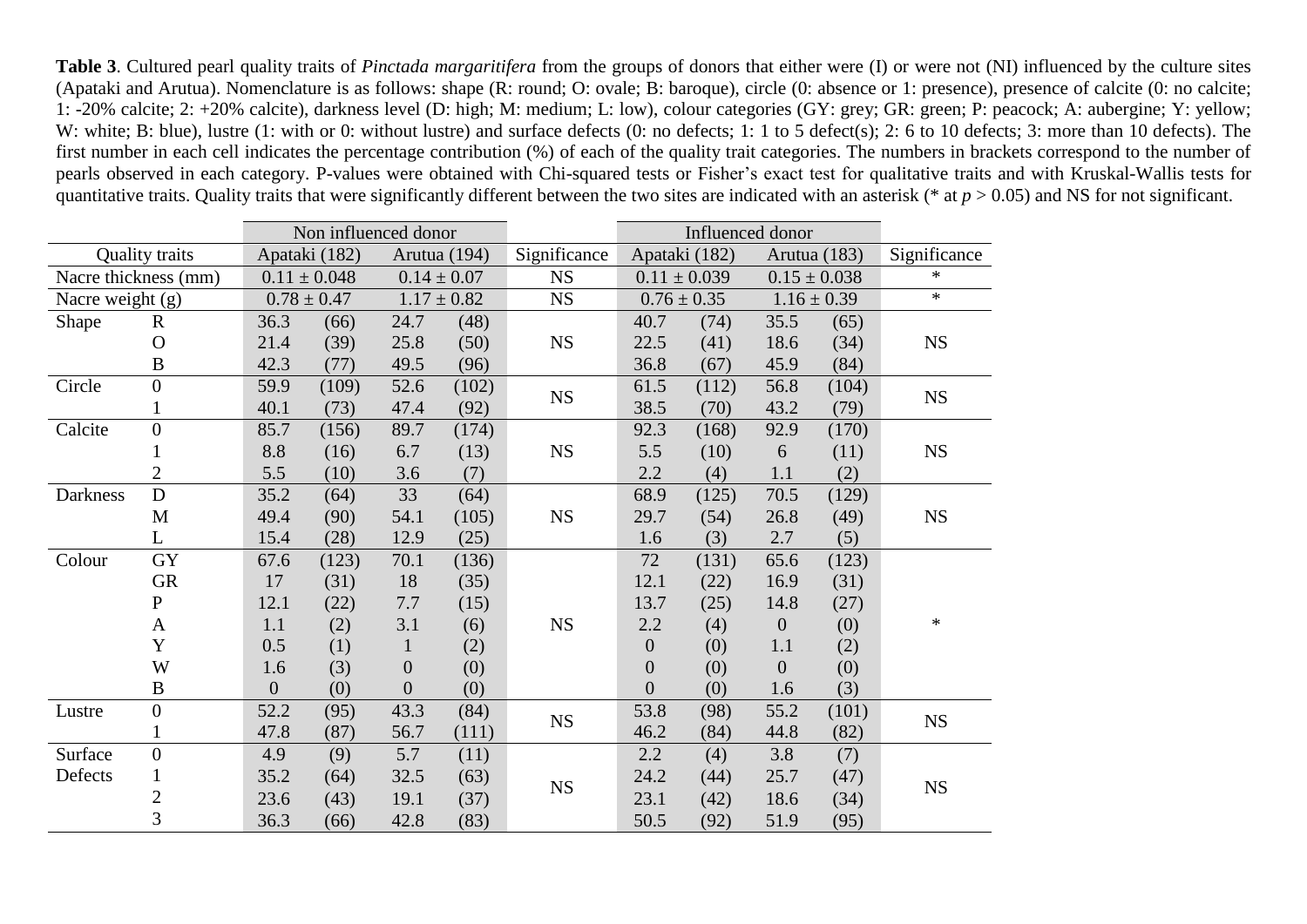**Figure 1**: Experimental graft design of *P. margaritifera* performed in two grow-out sites (atolls of Arutua and Apataki, Tuamotu archipelago). Grafted recipient oysters providing from each donor oyster were split randomly into two groups; one was left in Arutua and the other transferred to Apataki.